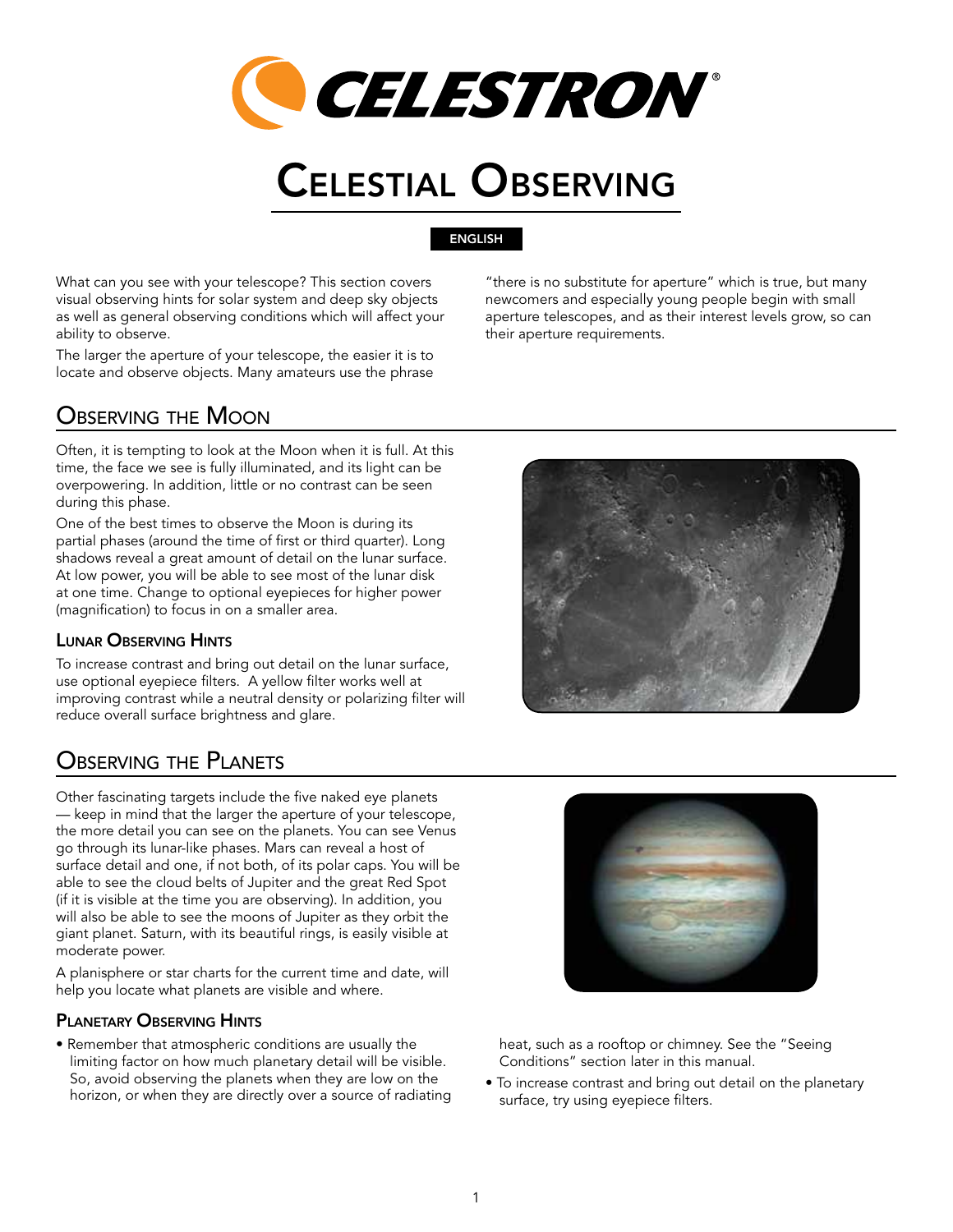Although overlooked by many amateur astronomers, solar observation is both rewarding and fun. However, because the Sun is so bright, special precautions must be taken when observing our star so as not to damage your eyes or your telescope.

Never project an image of the Sun through the telescope. Because of the folded optical design (on some telescopes), tremendous heat build-up will result inside the optical tube. This can damage the telescope and/or any accessories attached to the telescope.

For safe solar viewing, use a solar filter that reduces the intensity of the Sun's light, making it safe to view. With a filter

## **OBSERVING DEEP SKY OBJECTS**

Deep-sky objects are simply those objects outside the boundaries of our solar system. They include star clusters, planetary nebulae, diffuse nebulae, double stars and other galaxies outside our own Milky Way. Most deep-sky objects have a large angular size. Therefore, low-to-moderate power is all you need to see them. Visually, they are too faint to reveal any of the color seen in long exposure photographs. Instead, they appear black and white. And, because of their low surface brightness, they should be observed from a dark-sky location. Light pollution around large urban areas washes out most nebulae making them difficult, if not impossible, to observe. Light Pollution Reduction filters help reduce the background sky brightness, thus increasing contrast.

If you have a computer controlled telescope, finding deep sky objects is relatively easy. If you have a non-computerized telescope with an equatorial mount, the setting circles of the telescope will help assist you in finding objects with a good star charts or atlas.

If you have a non-computerized altazimuth telescope, there is a way of locating deep sky objects which is called "star hopping". With small aperture telescopes, it will be very challenging (but will be rewarding) to locate objects with this method. In general, the larger the aperture the easier it is to find and see deep-sky objects.

#### **STAR HOPPING**

One convenient way to find deep-sky objects is by star hopping. Star hopping is done by using bright stars to "guide" you to an object. For successful star hopping, it is helpful to know the field of view of you telescope. If you're using a 20 mm eyepiece which also has a magnification with your telescope of 20x and your apparent field of view of the eyepiece is 50°, your true angular field of view is approximately 2.5º or so. If you know an object is 3º away from your present location, then you just need to move a little more than one field of view. You can find out the true angular field of view by using the formula listed in the Telescope Basics document. Listed below are directions for locating two popular objects.

you can see sunspots as they move across the solar disk and faculae, which are bright patches seen near the Sun's edge.

#### Solar Observing Hints

- The best time to observe the Sun is in the early morning or late afternoon when the air is cooler.
- To center the Sun without looking into the eyepiece, watch the shadow of the telescope tube until it forms a circular shadow.
- To ensure accurate tracking, be sure to select the solar tracking rate of the optional motor drive.

The Andromeda Galaxy, also known as M31, is an easy target. To find M31:

- 1. Locate the constellation of Pegasus, a large square visible in the fall (in the eastern sky, moving toward the point overhead) and winter months (overhead, moving toward the west).
- 2. Start at the star in the northeast corner Alpha  $(\alpha)$ Andromedae.
- 3. Move northeast approximately 7°. There you will find two stars of equal brightness — Delta (δ) and Pi ( $\pi$ ) Andromedae — about 3° apart.
- 4. Continue in the same direction another 8°. There you will find two stars — Beta (β) and Mu (μ) Andromedae — also about 3° apart.
- 5. Move 3° northwest the same distance between the two stars — to the Andromeda galaxy.

Star hopping to the Andromeda Galaxy (M31) is a snap since all the stars needed to do so are visible to the naked eye.

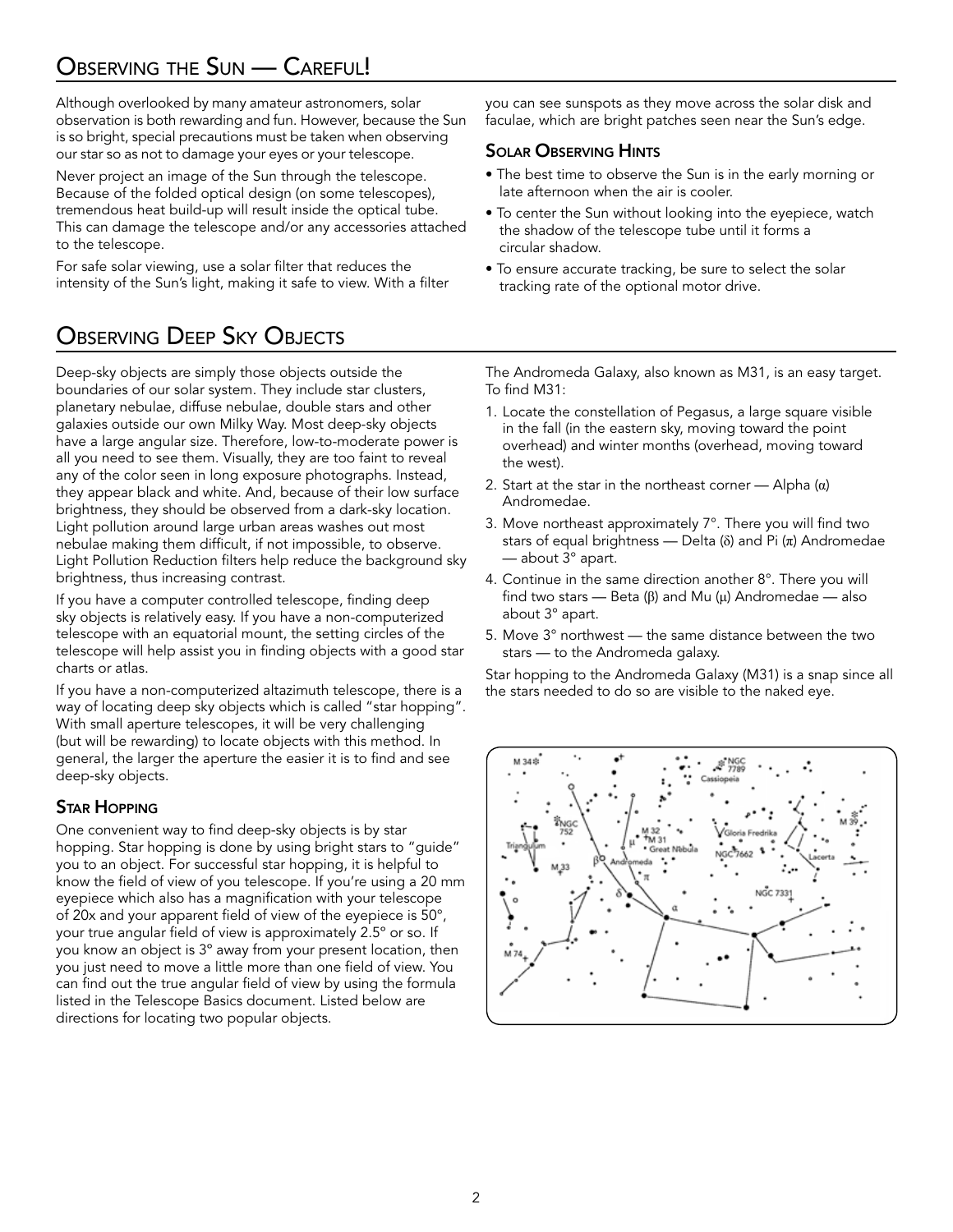Star hopping will take some getting used to and objects that don't have stars near them that are visible to the naked eye are challenging. One such object is M57, the famed Ring Nebula. Here's how to find it:

- 1. Find the constellation of Lyra, a small parallelogram visible in the summer and fall months. Lyra is easy to pick out because it contains the bright star Vega.
- 2. Start at the star Vega Alpha ( $\alpha$ ) Lyrae and move a few degrees southeast to find the parallelogram. The four stars that make up this geometric shape are all similar in brightness, making them easy to see.
- 3. Locate the two southernmost stars that make up the parallelogram — Beta (β) and Gamma (γ) Lyrae.
- 4. Point about halfway between these two stars.
- 5. Move about ½° toward Beta (β) Lyrae, while remaining on a line connecting the two stars.
- 6. Look through the telescope, and the Ring Nebula should be in your field of view. The Ring Nebula's angular size is quite small and difficult to see.
- 7. Because the Ring Nebula is rather faint, you may need to use "averted vision" to see it. Averted vision is a technique of looking slightly away from the object you're observing. So, if you are observing the Ring Nebula, center it in your field of view and then look off toward the side. This causes light from the object viewed to fall on the black and white sensitive rods of your eyes, rather than your eye's color sensitive cones. (Remember that when observing faint objects, it's important to try to observe from a dark location, away from street and city lights. The average eye takes about 20 minutes to fully adapt to the darkness. So always use a redfiltered flashlight to preserve your dark-adapted night vision).

*These two examples should give you an idea of how to star hop to deep-sky objects. To use this method on other objects, consult a star atlas, then star hop to the object of your choice using "naked eye" stars.*

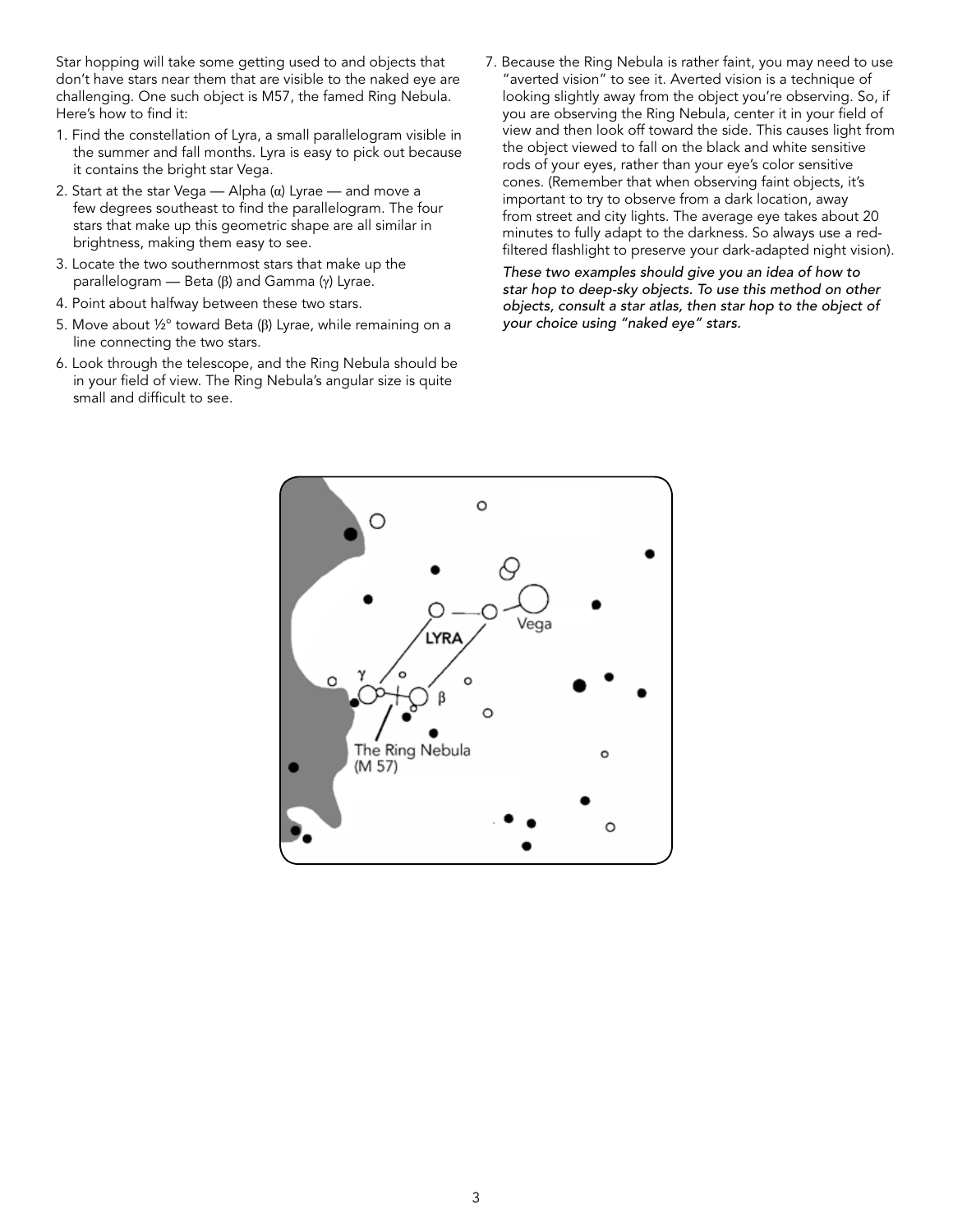## SEEING CONDITIONS

Viewing conditions affect what you can see through your telescope during an observing session. Conditions include transparency, sky illumination and seeing. Understanding viewing conditions and the effect they have on observing will help you get the most out of your telescope.

#### **TRANSPARENCY**

Transparency is the clarity of the atmosphere which is affected by clouds, moisture and other airborne particles. Thick cumulus clouds are completely opaque while cirrus can be thin, allowing the light from the brightest stars through. Hazy skies absorb more light than clear skies making fainter objects harder to see and reducing contrast on brighter objects. Aerosols ejected into the upper atmosphere from volcanic eruptions also affect transparency. Ideal conditions are when the night sky is inky black.

#### **SKY ILLUMINATION**

General sky brightening caused by the Moon, aurora, natural airglow, and light pollution greatly affects transparency. While this is not a problem for the brighter stars and planets, bright skies reduce the contrast of extended nebulae making them difficult, if not impossible, to see. To maximize observing, limit deep sky viewing to moonless nights far from the light polluted skies found around major urban areas. LPR filters enhance deep sky viewing from light polluted skies by blocking unwanted light while transmitting light from certain deep sky objects. You can, on the other hand, observe planets and stars from light polluted areas or when the Moon is out.

#### **SEEING**

Seeing conditions refers to the stability of the atmosphere and directly affects the amount of fine detail seen in extended objects. The air in our atmosphere acts as a lens which bends and distorts incoming light rays. The amount of bending depends on air density. Varying temperature layers have different densities and therefore, bend light differently. Light rays from the same object arrive slightly displaced creating an imperfect or smeared image. These atmospheric disturbances vary from time-to-time and place-to-place. The size of the air parcels compared to your aperture determines the "seeing" quality. Under good seeing conditions, fine detail is visible on the brighter planets like Jupiter and Mars, and stars are pinpoint images. Under poor seeing conditions, images are blurred and stars appear as blobs.

The conditions described here apply to both visual and photographic observations.



SEEING CONDITIONS DIRECTLY AFFECT IMAGE QUALITY. THESE DRAWINGS REPRESENT A POINT SOURCE (i.e., star) under bad seeing conditions (left) to excellent conditions (right). Most often, seeing conditions produce images that lie somewhere between these two extremes.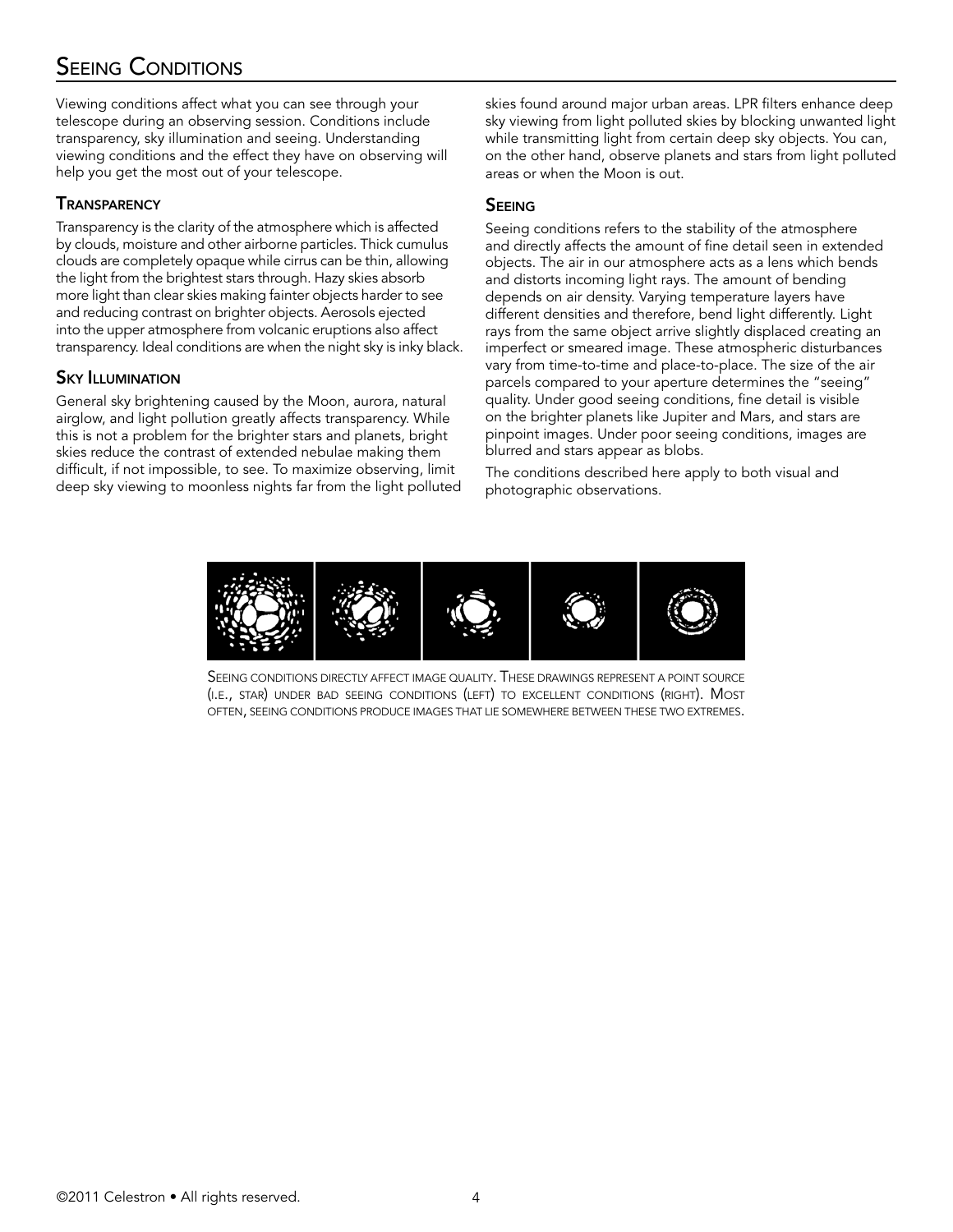

# Observation céleste

#### FRANÇAIS

Que pouvez-vous voir avec votre télescope? Dès que votre télescope est configuré, vous pouvez débuter vos séances d'observation. Ce chapitre traite des conseils d'observation visuelle des astres du système solaire et du ciel profond, ainsi que des conditions d'observation générales qui affectent vos possibilités d'observation.

## Observation de la Lune

Il est souvent tentant de regarder la Lune lorsqu'elle est pleine. C'est le moment où la face visible est alors intégralement éclairée et où la luminosité peut s'avérer trop intense. De plus, il y a peu ou pas de contraste durant cette phase.

Les phases partielles de la Lune constituent l'un des moments privilégiés de l'observation lunaire (autour du premier ou du troisième quartier). Les ombres allongées révèlent toute une myriade de détails de la surface lunaire. À faible puissance, vous pouvez distinguer la majeure partie du disque lunaire. Utilisez des oculaires (en option) d'une puissance (grossissement) supérieure pour faire le point sur une zone plus limitée.

#### Conseils d'observation lunaire

Pour augmenter le contraste et faire ressortir les détails de la surface lunaire, utilisez des filtres en option. Un filtre jaune améliore bien le contraste, alors qu'un filtre de densité neutre

### Observation des planètes

Les cinq planètes visibles à l'œil nu constituent d'autres observations fascinantes. Souvenez-vous que plus l'ouverture de votre télescope est grande, plus vous verrez les planètes en détail. Vous pouvez apercevoir les phases de Vénus. Mars peut vous dévoiler les détails de sa surface, ainsi que l'une de ses calottes polaires, ou même les deux. En observant Jupiter, vous pourrez voir les bandes nuageuses et la Grande Tache Rouge (si elle est visible à ce moment-là). De même, vous pourrez voir les lunes de Jupiter en orbite autour de la planète géante. Saturne et ses magnifiques anneaux sont facilement visibles à puissance moyenne.

Pour vous aider à repérer les planètes visibles et leur position, utilisez un planisphère ou une carte du ciel correspondant à la date et à l'heure de l'observation.

#### Conseils d'observation des planètes

• N'oubliez pas que les conditions atmosphériques constituent habituellement le facteur déterminant de la quantité de détails visibles. Par conséquent, évitez d'observer les planètes lorsqu'elles sont basses sur la ligne d'horizon

Plus votre ouverture du télescope, plus il est facile de localiser et d'observer des objets. Beaucoup d'amateurs utilisent l'expression «il n'ya pas de substitut pour une ouverture" qui est vrai, mais de nombreux nouveaux arrivants et en particulier les jeunes commencent avec des télescopes avec de petites ouvertures, et que leurs niveaux d'intérêt augmentent, il peut à leurs exigences d'ouverture.



ou un filtre polarisant réduit la luminosité générale de la surface et les reflets.

ou lorsqu'elles sont directement au-dessus d'une source de chaleur rayonnante, comme un toit ou une cheminée. Consultez les « *Conditions de visibilité* » plus loin dans ce chapitre.

• Pour augmenter le contraste et distinguer les détails de la surface des planètes, essayez les filtres d'oculaire Celestron.

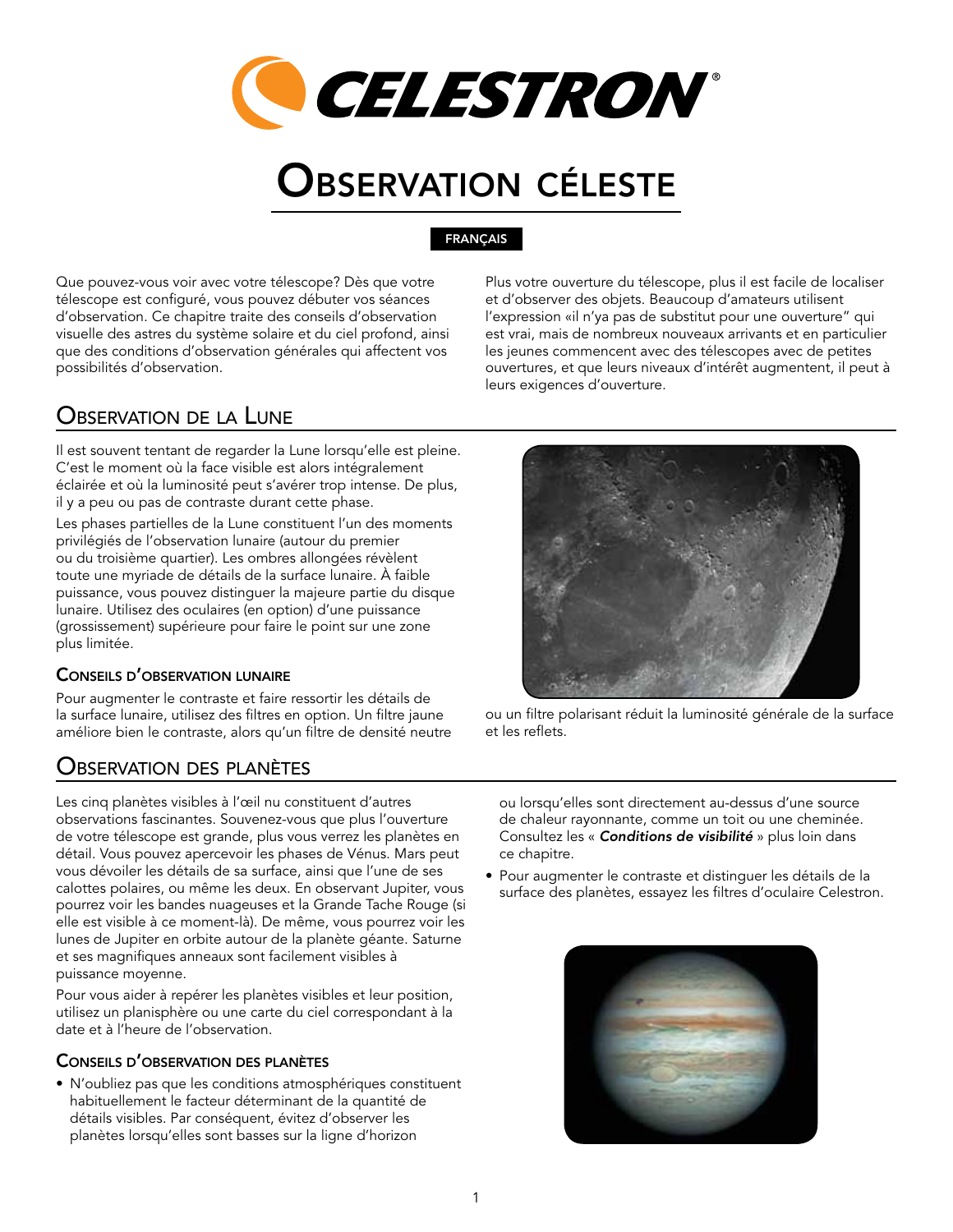Bien que le Soleil soit souvent délaissé par de nombreux astronomes amateurs, son observation se révèle à la fois enrichissante et ludique. Toutefois, en raison de sa très forte luminosité, des précautions spéciales doivent être prises pour éviter toute blessure oculaire ou tout dommage du télescope.

Ne projetez jamais une image du soleil à travers le télescope. En raison de la conception optique repliée (sur certains télescopes), un important dégagement de chaleur surviendra à l'intérieur du tube optique. Cela peut endommager le télescope ou tout accessoire qui y est fixé.

Pour observer le Soleil en toute sécurité, utilisez votre filtre solaire de manière à réduire l'intensité de la lumière solaire pour une observation sans danger. Avec un filtre, vous pouvez observer les taches solaires qui se déplacent sur le disque

## Observation d'objets du ciel profond

Les objets du ciel profond sont ceux situés en dehors de notre système solaire. Il s'agit d'amas stellaires, de nébuleuses planétaires, de nébuleuses diffuses, d'étoiles doubles et d'autres galaxies situées hors de la Voie lactée. La plupart des objets du ciel profond possèdent une grande taille angulaire. Un télescope de puissance faible à modérée suffit donc à les observer. D'un point de vue visuel, ils sont trop peu lumineux pour révéler les couleurs qui apparaissent sur les photographies à longue exposition. Ils sont visibles en noir et blanc. Par ailleurs, en raison de leur faible luminosité de surface, il est préférable de les observer à partir d'un point obscur du ciel. La pollution lumineuse autour des grands centres urbains masque la plupart des nébuleuses, ce qui les rend difficiles, sinon impossibles, à observer. Les filtres de réduction de la pollution lumineuse aident à réduire la luminosité du ciel en arrière-plan, ce qui a pour effet d'augmenter le contraste.

Vous pourrez trouver plus facilement les objets célestes lointains si votre télescope est commandé par ordinateur. Si vous possédez un télescope altazimutal non informatisé avec monture équatoriale, les anneaux d'ajustement du télescope et une bonne carte du ciel ou un atlas vous aideront à trouver des corps célestes.

Si vous possédez un télescope altazimutal non informatisé, il est possible de localiser les objets célestes lointains grâce à la méthode du « saut d'étoile ». Avec les télescopes à petite ouverture, il sera très difficile (mais très gratifiant) de localiser des objets avec cette méthode. En général, plus l'ouverture est grande, plus il est facile de trouver les objets célestes lointains.

#### Le Star Hopping (cheminement visuel)

Voilà une façon efficace de trouver des objets célestes lointains. La méthode du saut d'étoile consiste à s'orienter sur les étoiles brillantes pour trouver un objet. Pour bien exécuter le saut d'étoile, il est utile de connaître le champ de vision de votre télescope. Si vous utilisez un oculaire de 20 mm qui procure un grossissement de 20x avec votre télescope et que le champ de vision apparent de l'oculaire est de 50°, alors votre véritable champ de vision angulaire est d'environ 2,5º. Si vous savez qu'un corps est situé à 3º de votre emplacement actuel, il suffit alors de vous déplacer d'une distance équivalant à un peu plus d'un champ de vision. Vous pouvez trouver le véritable champ de vision angulaire à l'aide de la formule figurant dans le document de base du télescope. Voici les directives pour trouver deux objets populaires.

solaire et la facule, qui sont des zones lumineuses visibles sur la bordure du Soleil.

#### Conseils d'observation du Soleil

- Les moments les plus propices à l'observation du Soleil sont le début de la matinée et la fin de l'après-midi, lorsque la température se rafraîchit.
- Pour centrer le Soleil sans regarder dans l'oculaire, observez l'ombre du tube du télescope jusqu'à ce que ce dernier forme une ombre circulaire.
- Pour assurer un repérage précis, n'oubliez pas de sélectionner la vitesse de recherche solaire sur la motorisation optionnelle.

La galaxie d'Andromède, également connue sous le nom de M31, est une cible facile. Pour trouver M31 :

- 1. Repérez la constellation de Pégase, un grand carré visible à l'automne (dans le ciel oriental, se déplaçant vers le point au-dessus de vos têtes) et dans les mois d'hiver (au-dessus de vos têtes, se déplaçant vers l'ouest).
- 2. Commencez par l'étoile située dans l'angle nord-est Alpha (α) Andromède.
- 3. Déplacez-vous d'environ 7° vers le nord-est. Vous trouverez là deux étoiles de luminosité similaire — Delta (δ) et Pi ( $\varpi$ ) Andromède — à environ 3° de distance.
- 4. Continuez de 8° dans la même direction. Vous y trouverez deux étoiles — Bêta (β) et Mu (μ) Andromède — à environ 3° de distance également.
- 5. Déplacez-vous de 3° vers le nord-ouest la même distance que celle séparant les deux étoiles — vers la galaxie d'Andromède.

Le Star Hopping vers la galaxie d'Andromède (M31) est un jeu d'enfant étant donné que toutes les étoiles permettant d'y parvenir sont visibles à l'œil nu.

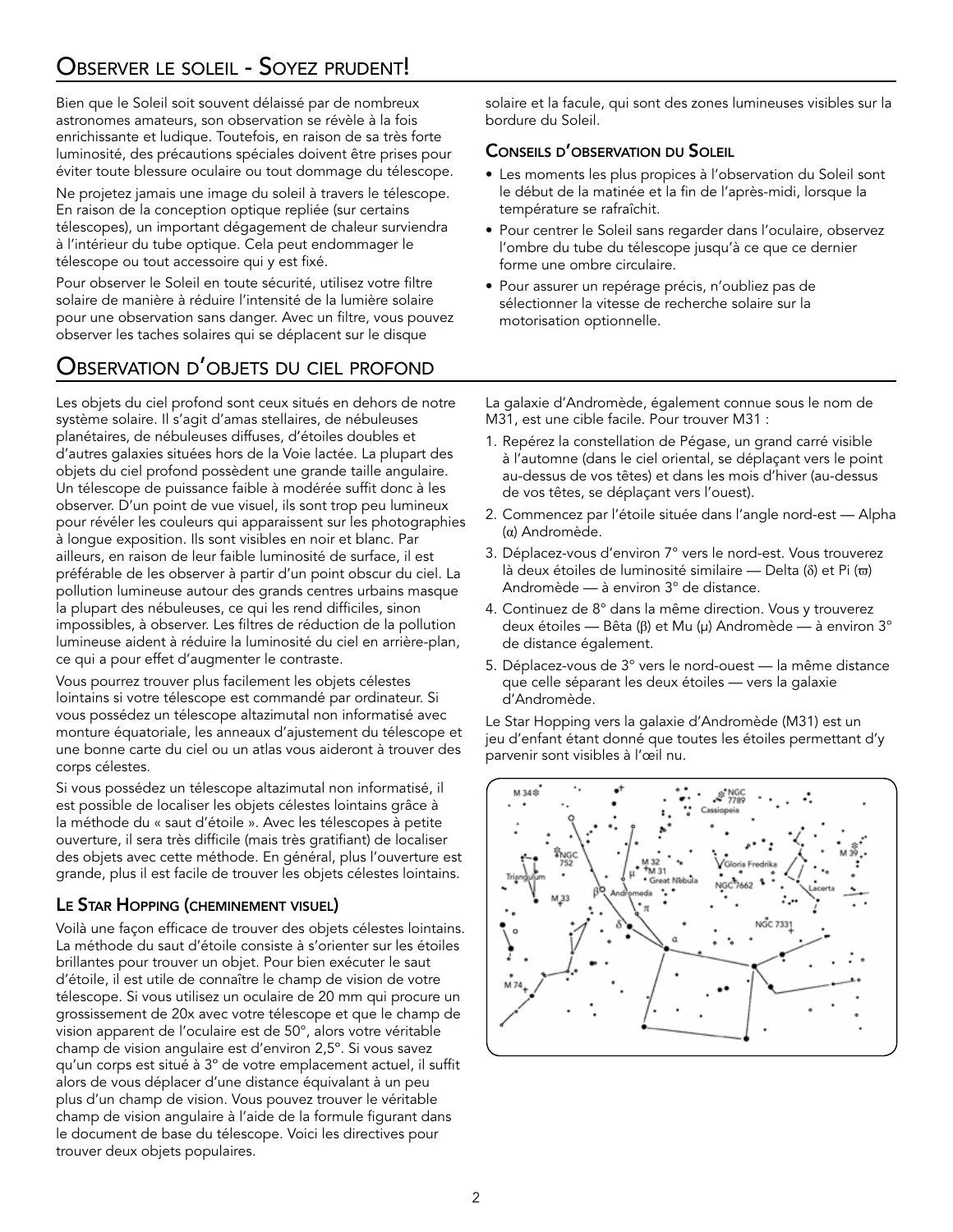Le Star Hopping demande une certaine habitude et les objets qui n'ont pas d'étoiles à proximité permettant de les distinguer à l'œil nu sont plus difficiles à localiser. Parmi ces objets, citons M57, la fameuse Nébuleuse de l'Anneau. Voici comment la trouver :

- 1. Trouvez tout d'abord la constellation de la Lyre, un petit parallélogramme visible les mois d'été et d'automne. La Lyre est facile à repérer parce qu'elle comporte l'étoile brillante Véga.
- 2. Commencez par l'étoile Véga Alpha (α) Lyre et déplacez-vous de quelques degrés vers le sud-ouest pour trouver le parallélogramme. Les quatre étoiles composant cette forme géométrique sont toutes similaires en luminosité, ce qui permet de les repérer facilement.
- 3. Repérez les deux étoiles les plus au sud de ce parallélogramme — Bêta (β) et Gamma (γ) Lyre.
- 4. Pointez à mi-chemin entre ces deux étoiles.
- 5. Déplacez-vous de ½° vers Bêta (β) Lyre tout en restant sur une ligne reliant les deux étoiles.
- 6. Regardez dans le télescope et la Nébuleuse de l'Anneau devrait se trouver dans votre champ de vision. La taille angulaire de la Nébuleuse de l'Anneau est assez petite et difficile à voir.
- 7. Étant donné que la Nébuleuse de l'Anneau est assez pâle, il vous faudra peut-être utiliser la technique de la « vision périphérique » pour la voir. La « vision périphérique » est une technique permettant de voir légèrement à distance de l'objet que vous êtes en train d'observer. Dans ces conditions, si vous observez la Nébuleuse de l'Anneau, centrez-la dans votre champ de vision et regardez sur le côté. Ainsi, la lumière de l'objet observé active les bâtonnets rétiniens qui ne permettent que la vision en noir et blanc, plutôt que les cônes sensibles à la couleur. (N'oubliez pas qu'en observant des objets pâles, il est important de se placer dans un endroit sombre, éloigné des lumières des rues et de la ville. L'œil nécessite en moyenne 20 minutes pour s'adapter complètement à l'obscurité. Utilisez donc toujours une lampe de poche munie d'une filtre rouge pour préserver votre faculté d'adaptation à l'obscurité).

*Ces deux exemples devraient vous donner une idée de la manière d'effectuer le Star Hopping pour regarder les objets du ciel profond. Pour utiliser cette méthode sur d'autres objets, consultez un atlas des étoiles, puis faites votre cheminement visuel pour trouver l'objet de votre choix en utilisant des étoiles visibles à « l'œil nu ».*

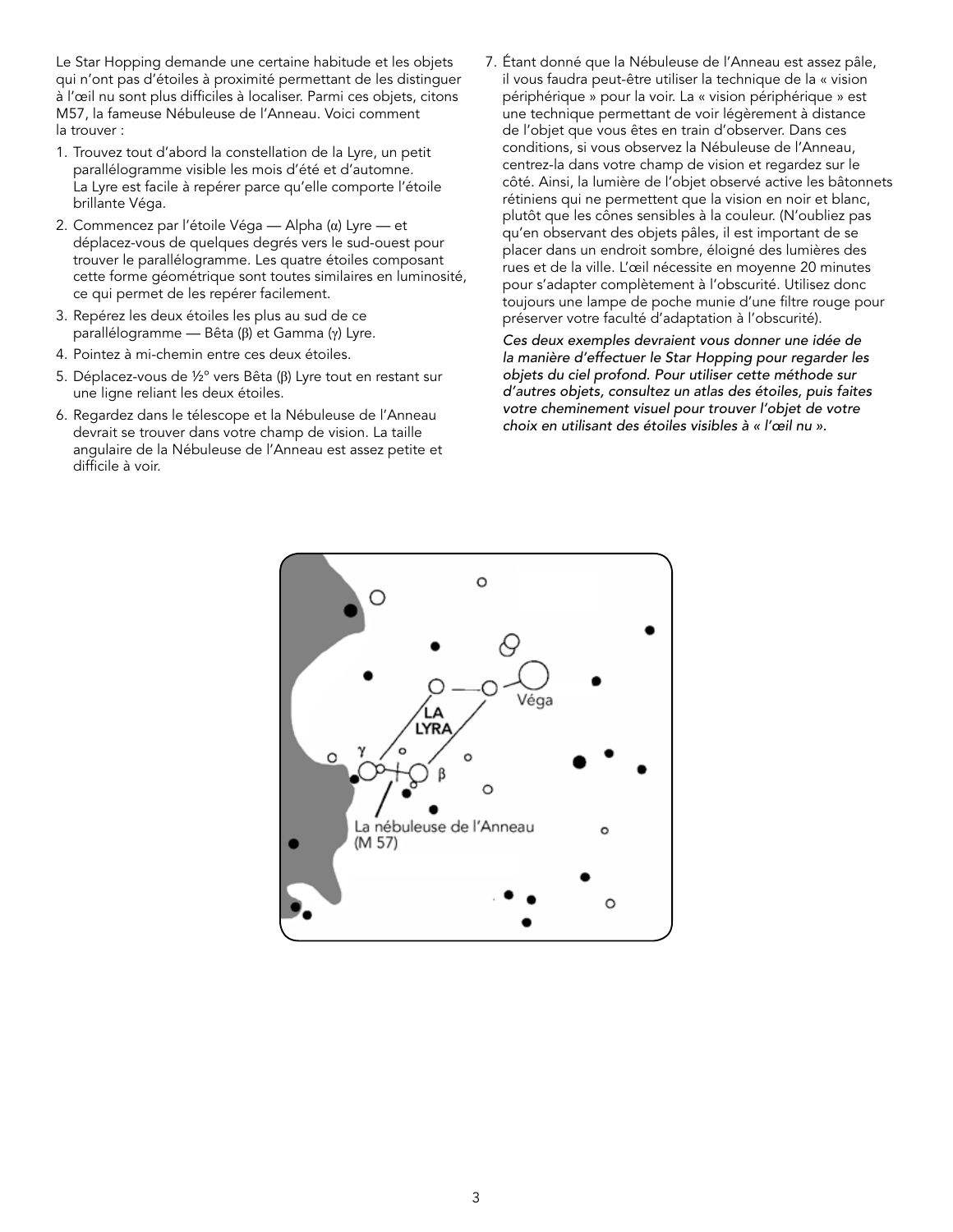## Conditions de visibilité

Les conditions de visibilité affectent ce que vous voyez dans le télescope pendant une séance d'observation. Les conditions suivantes affectent l'observation : transparence, luminosité du ciel et visibilité. La compréhension des conditions d'observation et de leurs effets sur l'observation vous permettra de tirer le meilleur parti possible de votre télescope.

#### **TRANSPARENCE**

La transparence se définit par la clarté atmosphérique et la manière dont elle est affectée par les nuages, l'humidité et les particules aéroportées. Les cumulus épais sont complètement opaques, alors que les cirrus peuvent être fins et laisser passer la lumière des étoiles les plus brillantes. Les ciels voilés absorbent davantage la lumière que les ciels dégagés, ce qui rend les astres peu lumineux plus difficiles à voir et réduit le contraste des astres les plus brillants. Les aérosols éjectés dans l'atmosphère supérieure par les éruptions volcaniques affectent également la transparence. L'idéal est un ciel nocturne noir comme l'encre.

#### Luminosité du ciel

La luminosité générale du ciel, due à la Lune, aux aurores, à la luminance naturelle du ciel et à la pollution lumineuse affecte grandement la transparence. Tandis que ces phénomènes n'affectent pas la visibilité des étoiles et planètes les plus brillantes, les ciels lumineux réduisent le contraste des nébuleuses étendues qui deviennent difficiles, sinon impossibles à distinguer. Pour optimiser vos observations, limitez vos séances d'astronomie au ciel profond des nuits sans Lune, loin des ciels pollués par la lumière des grands centres

urbains. Des filtres de réduction de la pollution lumineuse (filtres RPL) améliorent la vision du ciel profond dans les régions polluées par la lumière en atténuant la clarté indésirable tout en transmettant la luminosité de certains objets du ciel profond. Vous pouvez en revanche observer les planètes et étoiles à partir de régions polluées par la lumière ou encore lorsque la Lune est visible.

#### **VISIBILITÉ**

Les conditions de visibilité ont trait à la stabilité de l'atmosphère et affectent directement la quantité de menus détails des objets étendus observés. L'air de notre atmosphère agit comme une lentille qui courbe et déforme les rayons lumineux incidents. L'inclinaison de la courbure dépend de la densité de l'air. La densité des différentes couches varie avec leur température et modifie différemment la courbure des rayons lumineux. Les rayons lumineux émanant d'un même objet arrivent avec un léger décalage, créant une image imparfaite ou maculée. Ces perturbations atmosphériques varient en fonction du temps et du lieu à partir duquel est effectuée l'observation. C'est la taille des particules aériennes par rapport à l'ouverture que vous possédez qui permet de déterminer la qualité de la « visibilité ». Lorsque la visibilité est bonne, on aperçoit les menus détails des planètes brillantes telles que Jupiter et Mars, tandis que les étoiles apparaissent en images ponctuelles. Lorsque la visibilité est mauvaise, les images sont floues tandis que les étoiles ressemblent à des taches miroitantes.

Les conditions décrites ici s'appliquent à l'observation visuelle et photographique.



Conditions de visibilité affectant directement la qualité de l'image. Ces dessins représentent une source de points (autrement dit une étoile) dans des conditions de visibilité variant de médiocres (gauche) à excellentes (droite). Le plus souvent, les conditions de visibilité produisent des images situées entre ces deux extrêmes.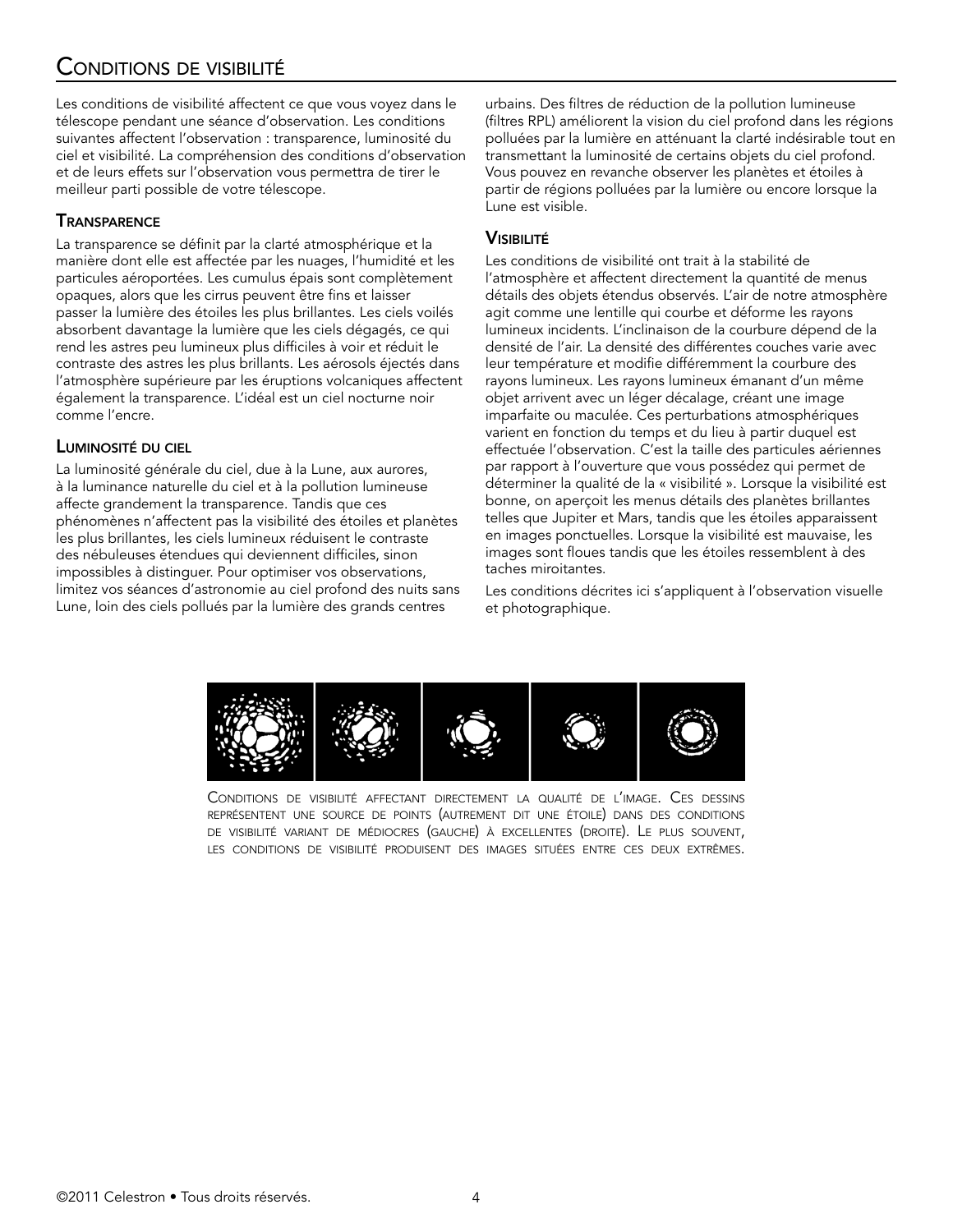

# Observación de cuerpos celestes

#### ESPAÑOL

¿Qué se puede ver con su telescopio? Esta sección cubre las recomendaciones que se ofrecen para realizar observaciones visuales del sistema solar y de objetos en el firmamento lejano junto con circunstancias generales de observación que afectarán su posibilidad de observación.

Cuanto mayor sea su abertura del telescopio, más fácil es localizar y observar los objetos. Muchos aficionados usan

## Observación de la Luna

Con frecuencia es tentador mirar a la luna llena. Aquí vemos que la cara está totalmente iluminada y su resplandor puede ser abrumador. Además de eso, durante esta fase es difícil apreciar poco o nada de contraste.

Uno de los mejores momentos para observar la Luna es durante sus fases parciales, tales como el cuarto creciente o cuarto menguante. Las sombras largas revelan una gran cantidad de detalles de la superficie lunar. A baja potencia se verá casi todo el disco lunar de una vez. Cambie a oculares ópticos de mayor potencia (aumento) para enfocar en un área más pequeña.

#### Sugerencias para observar la luna

Para agregar contraste y poder observar más detalles en la superficie lunar, utilice los filtros opcionales. Un filtro amarillo funciona bien en la mejora del contraste mientras que una densidad neutral o filtro de polarización reducirá el brillo y el resplandor de la superficie.

### Observación de los planetas

Otros objetivos fascinantes son los cinco planetas perceptibles a simple vista; tenga en cuenta que cuanto mayor sea la apertura del telescopio, más detallada será la vista que obtendrá de los planetas. Podrá ver a Venus pasar por sus fases, similares a las lunares. Marte puede revelar gran parte de su superficie en detalle y uno de sus casquetes polares, o incluso los dos. Podrá ver el cinturón nebuloso de Júpiter y la gran mancha roja (si está visible en el momento de la observación Además, podrá ver las lunas de Júpiter orbitar alrededor del planeta gigante. Saturno, con sus bellos anillos, se puede observar con una potencia de aumento moderada.

Un planisferio o unas cartas estelares correspondientes a la fecha y hora de la observación le ayudarán a saber qué planetas están visibles y en qué lugar.

#### Consejos para las observaciones planetarias

• Recuerde que las condiciones atmosféricas son por lo general el factor de limitación en la visibilidad detallada de los planetas. Por ello, evite hacer observaciones de los planetas cuando estos estén bajos en el horizonte o cuando la frase "no hay sustituto para la apertura", que es verdad, pero muchos recién llegados y especialmente a los jóvenes comienzan con telescopios con aperturas pequeñas, ya medida que sus niveles de interés crecen, por lo que pueden sus requisitos de apertura.



estén directamente encima de un emisor de calor, tal como la superficie de un tejado o chimenea. Vea las "*Condiciones de observación*" que se presentan más adelante en esta sección.

• Para agregar contraste y poder observar más detalles en la superficie de los planetas, utilice los filtros oculares de Celestron.

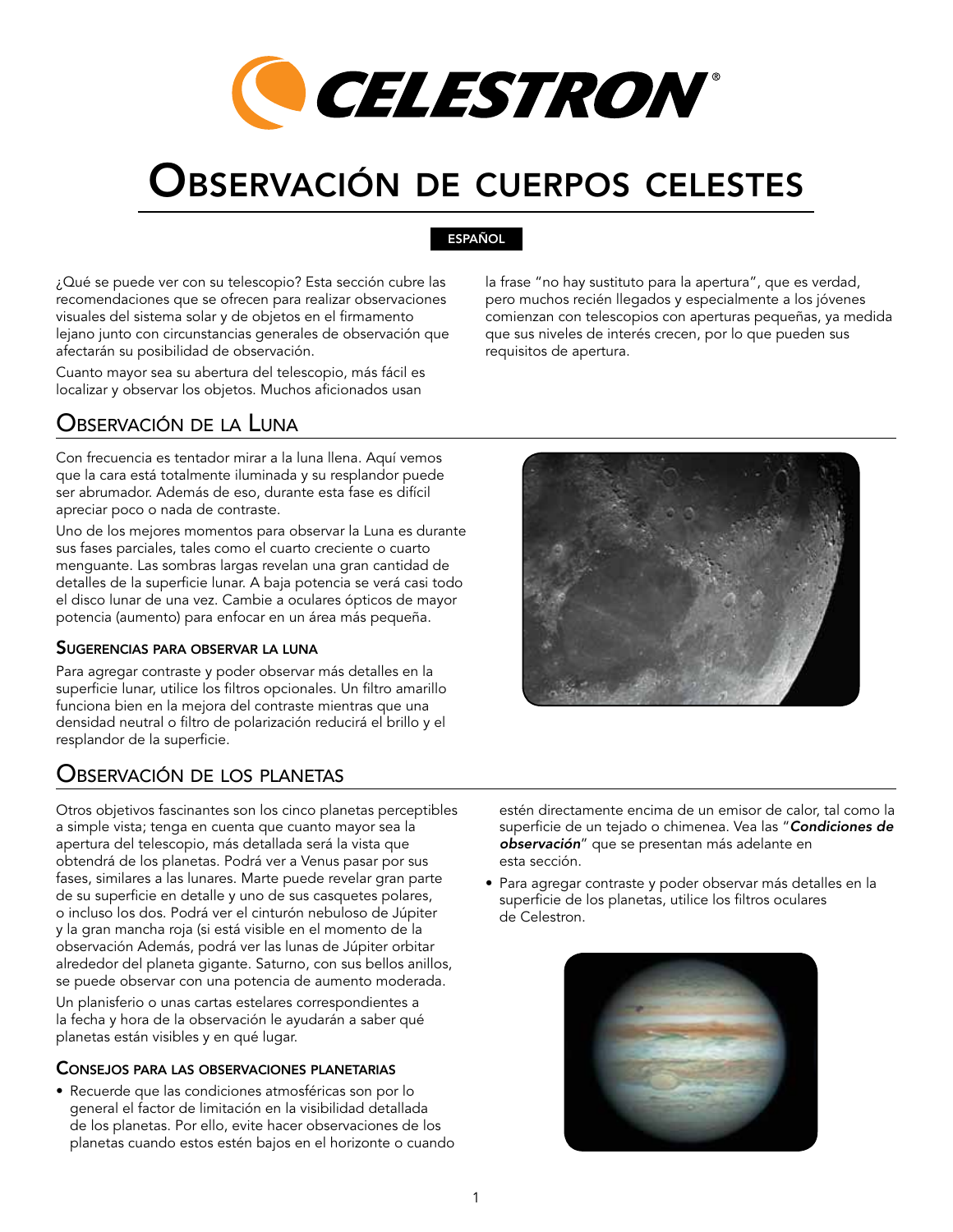Aunque muchos de los aficionados astrónomos no consideran la observación solar, ésta puede ser muy satisfactoria y a la vez divertida. No obstante, debido a que el Sol tiene demasiada luz, se deben tomar precauciones especiales para proteger los ojos y el telescopio.

Nunca proyecte una imagen del Sol a través del telescopio. Dado el diseño óptico plegado (de algunos telescopios), se acumulará una cantidad de calor enorme en el tubo óptico. Esto puede dañar el telescopio y los accesorios unidos a él.

Para observar el Sol, utilice un filtro solar que reduzca la intensidad de la luz y así protegerse. Con un filtro podrá

Observación de cuerpos celestes en el cielo profundo

Los cuerpos celestes del cielo profundo son simplemente aquellos que están fuera de los límites de nuestro sistema solar. Estos abarcan grupos estelares, nebulosas planetarias, nebulosas difusas, estrellas dobles y otras galaxias fuera de nuestra propia Vía Láctea. La mayoría de los cuerpos celestes del cielo profundo tienen un gran tamaño angular. Por lo tanto, todo lo que necesita para verlos es una potencia de baja a moderada. Visualmente son muy poco perceptibles para revelar cualquiera de los colores que se ven en las fotografías de larga exposición. En cambio, aparecen en blanco y negro. Dado su bajo brillo de superficie, se los debe observar desde un lugar con "cielo oscuro". La contaminación lumínica en grandes zonas urbanas reduce la visibilidad de la mayoría de las nebulosas, por lo que es difícil, si no imposible, observarlas. Los filtros para reducir la luz ambiental ayudan a reducir el brillo de fondo del cielo y por consiguiente aumenta el contraste.

Si cuenta con un telescopio controlado por ordenador, encontrar objetos en el cielo profundo resulta relativamente sencillo. Si posee un telescopio no informatizado con montura ecuatorial, los círculos de establecimiento del telescopio le ayudarán a encontrar objetos con una buena carta estelar o un atlas.

Si cuenta con un telescopio altazimutal no informatizado, existe un modo de localizar objetos del cielo profundo deniominado "triangulación de estrellas". Con telescopios de apertura pequeña, resulta complicado (aunque también gratificante) encontrar objetos con este método. En general, cuanto mayor sea la apertura más fácil será ver y encontrar objetos del cielo profundo.

#### Salto de estrellas

Una forma cómoda de encontrar objetos en el cielo profundo es la triangulación de estrellas. La triangulación de estrallas se realiza tomando como "guías" las estrellas brillantes para encontrar un objeto. Para que la triangulación de estrellas de resultado, es conveniente conocer el campo de visión de su telescopio. Si utiliza un ocular de 20 mm que además tiene una magnificación de 20x con el telescopio y el campo de visión aparente del ocular es de 50º, el campo de visión angular real es de aproximadamente 2,5º. Si sabe que un objeto se encuentra a 3º de su ubicación, solo tiene que mover un poco más de un campo de visión. Puede descubrir el campo

apreciar las manchas solares y su movimiento por el disco y las fáculas solares, las cuales son unas manchas brillantes que se ven cerca del borde del Sol.

#### Tipps zur Sonnenbeobachtung

- El mejor momento para observar el Sol es de madrugada o al atardecer cuando el aire es más fresco.
- Para centrar el Sol sin mirar por el ocular, observe la sombra del tubo del telescopio hasta que forme una sombra circular.
- Para que haya una búsqueda correcta, asegúrese de seleccionar la búsqueda solar del motor impulsor opcional.

de visión angular real mediante la formula descrita en el documento Telescope Basics (Información básica acerca del telescopio). Más abajo se incluyen instrucciones para localizar dos objetos conocidos.

La Galaxia de Andrómeda, también conocida como Messier 31 ó M31, es fácil de encontrar. Para encontrar M31:

- 1. Busque la constelación de Pegaso, un gran cuadrado visible en el otoño (al este del firmamento, moviéndose hacia el punto de encima) y en los meses de invierno (por encima, moviéndose hacia el oeste).
- 2. Comience en la estrella de la esquina del noroeste: Alfa (α) Andrómeda.
- 3. Muévase hacia el noroeste unos 7º aproximadamente. Ahí encontrará dos estrellas de igual brillo: Delta (δ) y Pi ( $\varpi$ ) Andrómeda (unos 3º de distancia entre sí).
- 4. Continúe en la misma dirección otros 8º. Ahí encontrará dos estrellas: Beta (β) y Mu (μ) Andrómeda (también unos 3º entre sí).
- 5. Muévase 3º al noroeste (la misma distancia entre las dos estrellas) hacia la Galaxia de Andrómeda.

El "salto de estrellas" hacia la Galaxia de Andrómeda (M31) es muy fácil, ya que a todas las estrellas que tiene que saltar son visibles a simple vista.

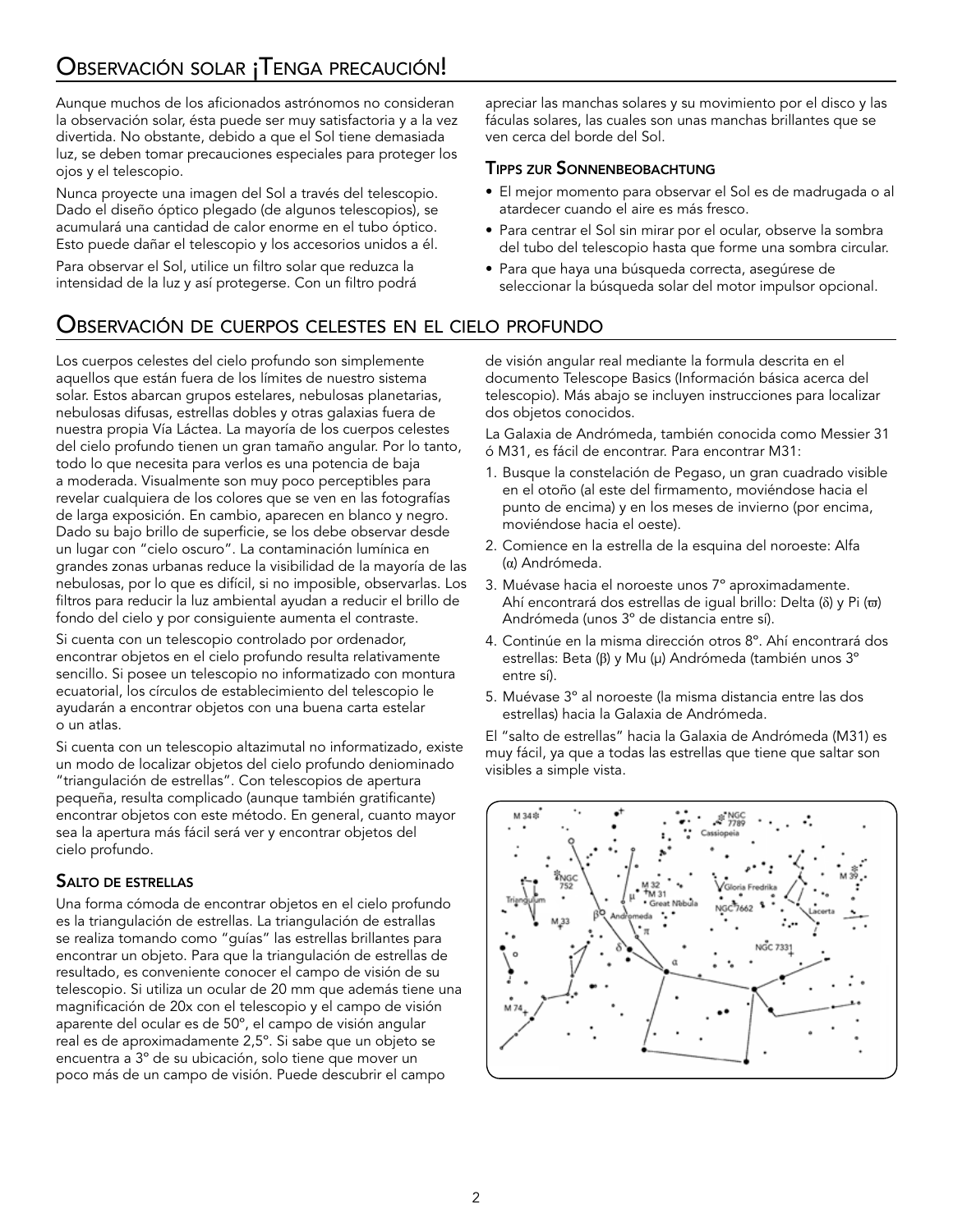Tendrá que acostumbrase a utilizar el "salto de estrellas" y los cuerpos celestes que no tengan estrellas cerca visibles a simple vista serán difíciles de encontrar. Uno de esos cuerpos celestes es M57, la famosa Nebulosa del Anillo. Ésta se puede encontrar de la siguiente forma:

- 1. Localice la constelación de Lira, un pequeño paralelogramo visible en los meses de verano y otoño. Es fácil de encontrar la constelación de Lira porque contiene la brillante estrella Vega.
- 2. Comience en la estrella Vega (Alfa (α) Lirae) y muévase unos grados hacia el sureste hasta encontrar el paralelogramo. Las cuatro estrellas que forman esta figura geométrica son similares en luminosidad, por lo que son fáciles de ver.
- 3. Busque las dos estrellas situadas en el extremo sur que forman el paralelogramo: Beta (β) y Gamma (γ) Lira.
- 4. Apunte hacia la mitad entre estas dos estrellas.
- 5. Muévase ½° aproximadamente hacia Beta (β) Lira, mientras permanece en una línea que conecta las dos estrellas.
- 6. Mire por el telescopio y la Nebulosa del Anillo estará en su campo de visión. El tamaño angular de la Nebulosa del Anillo es muy pequeño y difícil de ver.
- 7. Dado que la Nebulosa del Anillo es apenas visible tendrá que utilizar la técnica de la "visión periférica o desviada" para verla. La "visión periférica" es la técnica de mirar indirectamente al objeto que está observando. Es decir, si está mirando a la Nebulosa del Anillo, céntrela en su campo visual y después mire hacia su lateral. Esto causa que la luz del objeto que se está mirando vaya a los bastoncillos de los ojos que son sensibles al negro y blanco en vez de a los conos que son sensibles al color. (Recuerde que cuando se observan objetos menos perceptibles es importante hacerlo desde un lugar oscuro apartado de las luces de la ciudad o de la calle. Los ojos normales tardan en adaptase totalmente a la oscuridad en aproximadamente 20 minutos. Es por ello que debe utilizar siempre una linterna que filtre el rojo para preservar su visión nocturna adaptada a la oscuridad).

*Estos dos ejemplos le deberán dar una idea de cómo realizar el "salto de estrellas" para ir a los cuerpos celestes del firmamento profundo. Para utilizar este método en otros objetos, consulte un atlas de estrellas y comience su "salto de estrellas" para localizar cuerpos celestes utilizando estrellas que se pueden ver a simple vista.*

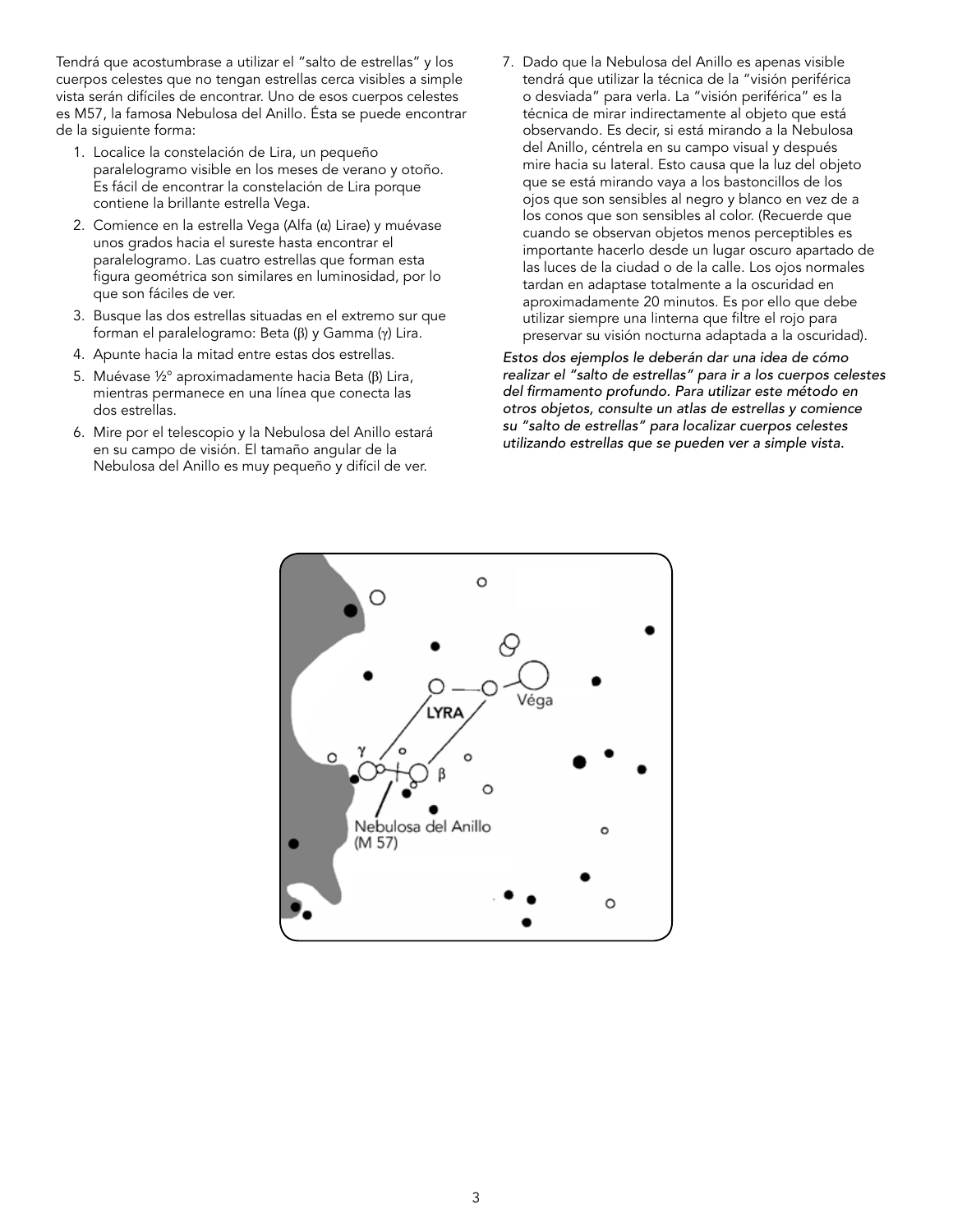## Condiciones para la observación

Las condiciones de visualización afectan lo que puede ser visible con el telescopio durante una sesión de observaciones. Las condiciones incluyen transparencia, iluminación celeste y visión. El entender las condiciones de visualización y el efecto que tienen en las observaciones le ayudarán a obtener el máximo rendimiento de su telescopio.

#### **TRANSPARENCIA**

El término transparencia se refiere a la claridad de la atmósfera y si ésta está afectada por nubes, humedad y otras partículas en suspensión. Los cúmulos espesos de nubes son completamente opacos, mientras que los cirros pueden ser menos espesos, permitiendo el paso de la luz de las estrellas más brillantes. Los cielos brumosos absorben más luz que los despejados, haciendo que los cuerpos menos perceptibles sean difíciles de observar, reduciendo el contraste de los más brillantes. La transparencia también se ve afectada por los aerosoles que llegan a la atmósfera producidos por las erupciones volcánicas. Las condiciones ideales son cuando el cielo nocturno está completamente negro.

#### Iluminación del cielo

La claridad general del cielo causada por la luna, las auroras, la luminiscencia atmosférica natural y la contaminación ligera afectan considerablemente la transparencia. Si bien no son un problema cuando se observan estrellas y planetas más brillantes, los cielos brillantes reducen el contraste de las nebulosas extendidas, por lo cual es difícil, si no imposible, verlas. Si desea maximizar su observación, haga las observaciones de cielo profundo exclusivamente durante

noches sin luna, lejos de cielos con luz de los alrededores de grandes zonas urbanas. Los filtros para la reducción de luz (Light Pollution Reduction o LPR) mejoran las observaciones del cielo profundo desde zonas con luz, mediante el bloqueo de la misma, sin dejar de transmitir la luz proveniente de ciertos objetos del cielo profundo. Por otra parte puede también observar planetas y estrellas desde zonas con luz o cuando haya luna.

#### Visión

Las condiciones de la visión se refieren a la estabilidad de la atmósfera y afecta directamente la cantidad de los pequeños detalles que se ven en los objetos extendidos. El aire en nuestra atmósfera actúa como una lente, que difracta y distorsiona los rayos de luz entrantes. La cantidad de difracción depende de la densidad del aire. Las capas de aire a diferentes temperaturas tienen distintas densidades y, por consiguiente, difractan la luz de manera diferente. Los rayos de luz del mismo objeto llegan levemente desplazados, creando una imagen imperfecta o borrosa. Estas perturbaciones atmosféricas varían de vez en cuando y de un lugar a otro. El tamaño de las "parcelas de aire" comparadas a su apertura determina la calidad de la "visión". Bajo buenas condiciones de "visión", se pueden apreciar los detalles mínimos en los planetas más brillantes, como Júpiter y Marte, y las estrellas se ven como imágenes perfectas. Bajo condiciones desfavorables de "visión", las imágenes se ven borrosas y las estrellas parecen manchas.

Las condiciones descritas aquí se aplican tanto a observaciones visuales como fotográficas.



Las condiciones de "visión" afectan directamente la calidad de la imagen. Estos dibujos representan una fuente de puntos (p. ej., estrella) bajo condiciones de observación de malas (izquierda) a excelentes (derecha). Lo más normal es que las condiciones de observación produzcan imágenes comprendidas entre estos dos extremos.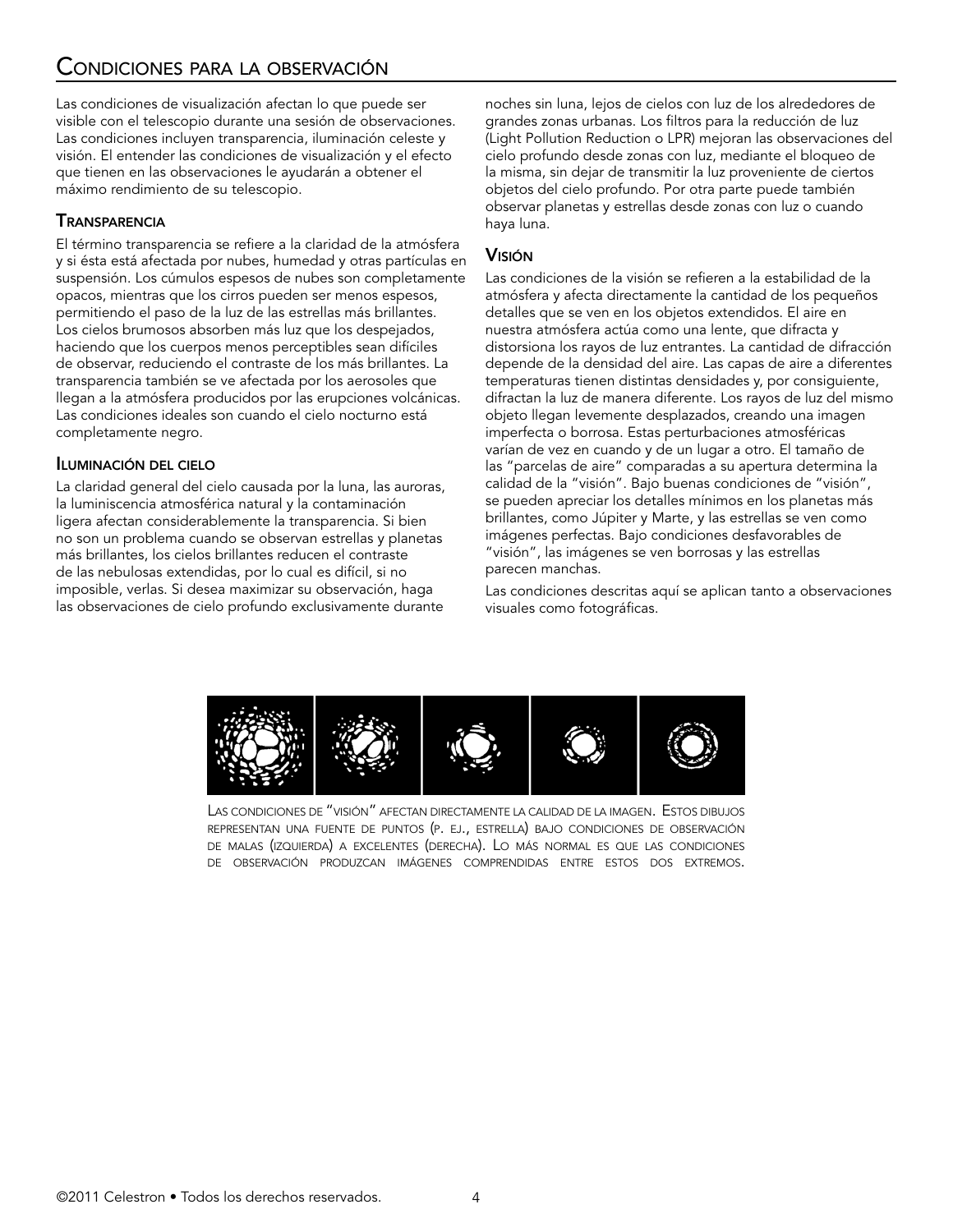

# Himmelsbeobachtung

#### DEUTSCH

Was können Sie mit Ihrem Teleskop zu sehen? Dieser Abschnitt enthält Hinweise zur visuellen Beobachtung von Sonnensystemund Deep-Sky-Objekten sowie Informationen zu allgemeinen Bedingungen, die einen Einfluss auf Ihre Beobachtungsfähigkeit haben.

Je größer das Teleskop Blende, desto leichter ist es zu finden und zu beobachten Objekte. Viele Amateure verwenden den

## **MONDBEOBACHTUNG**

Die Versuchung, den Mond zu beobachten, ist bei Vollmond am größten. Zu diesem Zeitpunkt ist das Mondgesicht voll beleuchtet und sein Licht kann übermächtig sein. Außerdem ist in dieser Phase wenig oder kein Kontrast sichtbar.

Die partiellen Phasen (ungefähr das erste oder dritte Viertel) gelten als optimale Zeiten der Mondbeobachtung. Die langen Schatten enthüllen dann viele Details auf der Mondoberfläche. Sie können mit geringer Vergrößerung den größten Teil der Mondscheibe auf einmal sehen. Wenn Sie einen kleineren Bereich schärfer einstellen wollen, wechseln Sie zu einem optionalen Okular mit höherer Vergrößerung.

#### Conseils d'observation lunaire

Optionale Filter können zur Steigerung des Kontrasts und zur besseren Sichtbarmachung von Details auf der Mondoberfläche verwendet werden. Ein Gelbfilter ist geeignet, um den Kontrast zu verbessern. Ein polarisierender Filter oder Filter mit neutraler

## Beobachtung der Planeten

Zu den weiteren faszinierenden Objekten zählen die fünf Planeten, die mit bloßem Auge zu erkennen sind. Denken Sie daran, dass die Größe der Öffnung den Grad an Details bestimmt, die auf den Planeten zu erkennen sind. Sie können die dem Mond ähnelnden Phasen der Venus erkennen. Auch auf dem Mars sind zahlreiche Details zu erkennen zu denen mindestens eine seiner Polkappen zählt. Sie können die Ringe des Jupiter und dessen Großen Roten Fleck beobachten, sofern dieser zum Zeitpunkt der Beobachtung sichtbar ist. Auch die Monde des Jupiter auf ihrer Kreisbahn um den riesigen Planeten sind erkennbar. Bei mittlerer Leistung lässt sich der Saturn mit seinen wundervollen Ringen mühelos erkennen.

Mit einer Planisphäre bzw. mit Sternenkarten für die aktuelle Zeit und das aktuelle Datum können Sie ermitteln, welche Planeten wo beobachtet werden können.

#### Empfehlungen zur Planetenbeobachtung

• Die atmosphärischen Bedingungen sind in der Regel die Faktoren, die einschränken, wie viele feine Details der Planeten erkennbar sind. Man sollte daher die Planeten möglichst nicht dann beobachten, wenn sie sich tief am Horizont befinden oder wenn sie direkt über einer

Ausdruck "es gibt keinen Ersatz für Blende", die wahr ist, aber viele Newcomer und vor allem junge Menschen beginnen mit Teleskopen mit kleinen Öffnungen, und als ihr Interesse Ebenen wachsen, so kann ihre Öffnung.



Dichte reduziert die gesamte Oberflächenhelligkeit und Blendung.

Wärmestrahlungsquelle, wie z.B. ein Dach oder Kamin, stehen. Nähere Informationen dazu finden Sie unter "*Beobachtungsbedingungen*" weiter unten in diesem Abschnitt.

• Celestron-Okularfilter können zur Steigerung des Kontrasts und zur besseren Sichtbarmachung von Details auf der Planetenoberfläche verwendet werden.

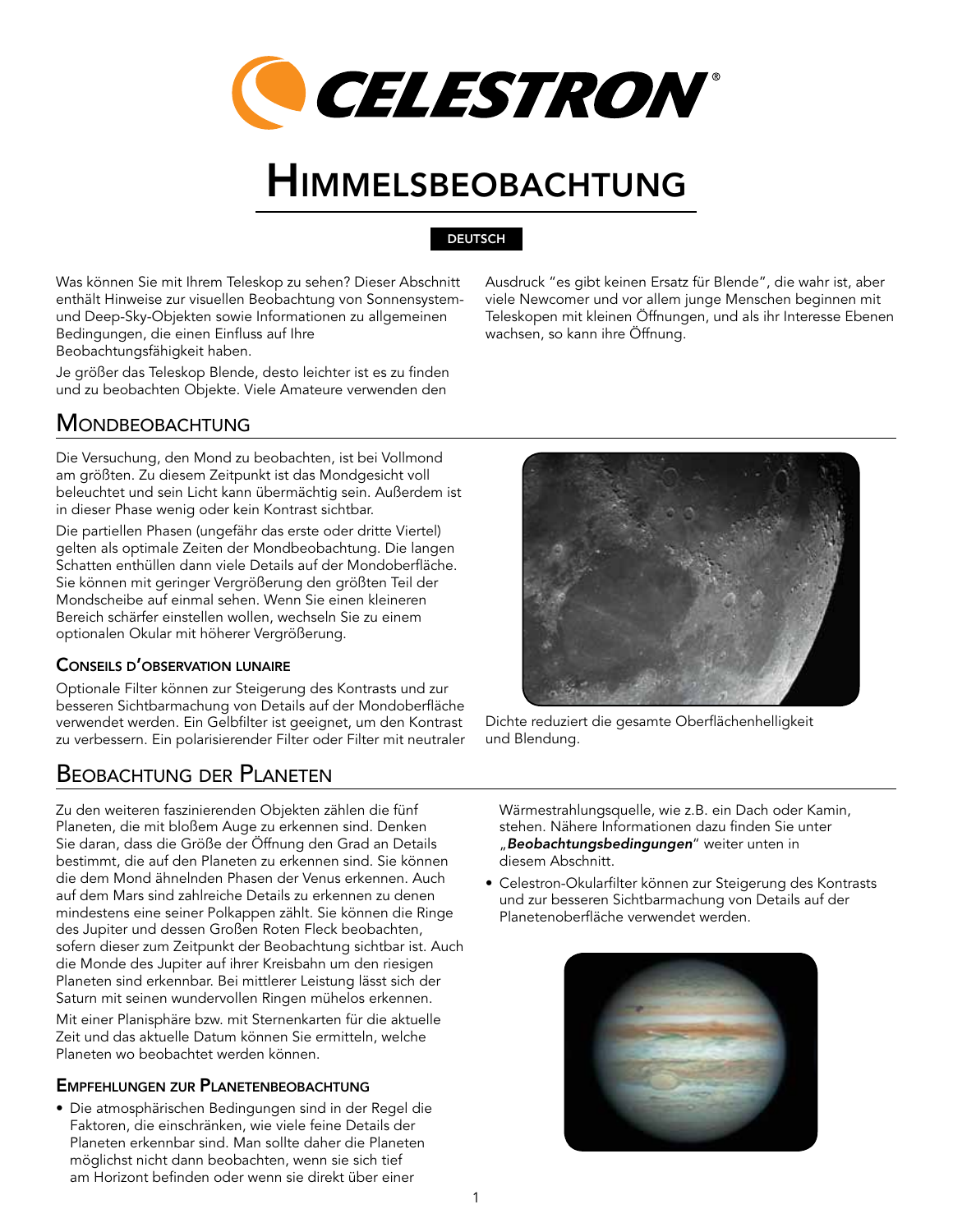Obwohl sie oftmals von Amateurastronomen übersehen wird, ist die Sonnenbeobachtung interessant und macht Spaß. Wegen der Helligkeit der Sonne müssen jedoch bei der Beobachtung dieses Sterns besondere Vorsichtsmaßnahmen ergriffen werden, um Schäden an Ihren Augen und am Teleskop zu verhindern.

Projizieren Sie niemals ein Bild der Sonne durch das Teleskop. Aufgrund der speziellen Konstruktion der Optik (einiger Teleskope) kommt es in dieser zu großer Wärmeentwicklung. Dadurch kann das Teleskop und/oder am Teleskop angebrachtes Zubehör beschädigt werden.

Zur Sonnenbeobachtung muss ein Sonnenfilter verwendet werden, der die Intensität des Sonnenlichts verringert,

## Beobachtung der Deep-Sky-Objekte

Deep-Sky-Objekte (extrasolare Objekte) sind einfach die Objekte außerhalb der Grenzen unseres Sonnensystems. Sie umfassen Sternhaufen, planetarische Nebel, diffuse Nebel, Doppelsterne (Double Stars) und andere Galaxien außerhalb unserer eigenen Milchstraße. Die meisten Deep-Sky-Objekte haben eine große Winkelgröße. Sie sind daher mit geringer bis mäßiger Vergrößerung gut zu erkennen. Sie sind visuell zu schwach, um die in Fotos mit langen Belichtungszeiten sichtbare Farbe erkennen zu lassen. Sie erscheinen stattdessen schwarz-weiß. Und wegen ihrer geringen Oberflächenhelligkeit sollten sie von einem Standort mit dunklem Himmel aus beobachtet werden. Durch die Lichtverschmutzung in großen Stadtgebieten werden die meisten Nebel ausgewaschen. Dadurch wird ihre Beobachtung schwierig, wenn nicht sogar unmöglich. Filter zur Reduktion der Lichtverschmutzung helfen, die Hintergrundhimmelshelligkeit zu reduzieren und somit den Kontrast zu steigern.

Wenn Sie über ein computergesteuertes Teleskop verfügen, können Sie Deep-Sky-Objekte relativ leicht finden. Wenn Sie über ein nicht-computergesteuertes Teleskop mit äquatorialer Montierung verfügen, können Sie die Objekte mithilfe der Einstellungsachsen des Teleskops und guten Sternenkarten oder einem guten Sternenatlas finden.

Wenn Sie über ein nicht-computergesteuertes Altazimutteleskop verfügen, können Sie Deep-Sky-Objekte

mit der so genannten "Star Hopping"-Methode ermitteln. Bei Teleskopen mit kleiner Öffnung ist es zwar recht schwierig, Objekte mit dieser Methode zu ermitteln, nichtsdestotrotz aber auch sehr lohnend. Allgemein gilt: Je größer die Öffnung, desto einfach ist es, Deep-Sky-Objekte zu finden und zu beobachten.

#### Starhopping (Hüpfen von Stern zu Stern)

Das so genannte Star Hopping ist eine gute Methode, Deep-Sky-Objekte zu finden. Beim Star Hopping werden helle Sterne dazu verwendet, um Sie zu Objekten zu "führen". Um mit Star Hopping Erfolge zu erzielen, ist es hilfreich, das Blickfeld Ihres Teleskops zu kennen. Wenn Sie ein Okular mit 20 mm verwenden, das zusammen mit Ihrem Teleskop auch eine 20-fache Vergrößerung erzielt, und das scheinbare Blickfeld Ihres Teleskops 50° beträgt, beläuft sich das wahre Blickfeld auf etwa 2,5º. Wenn Sie nun wissen, dass sich ein Objekt 3º entfernt von der aktuellen Position befindet, dann müssen

so dass man sie sicher betrachten kann. Mit einem Filter können Sie Sonnenflecken erspähen, während diese über die Sonnenscheibe und Faculae, d.h. helle Flecken in der Nähe des Sonnenrandes, wandern.

#### Tipps zur Sonnenbeobachtung

- Die beste Zeit zur Sonnenbeobachtung ist am frühen Morgen oder Spätnachmittag, wenn die Luft kühler ist.
- Zur Zentrierung der Sonne, ohne durch das Okular zu schauen, beobachten Sie den Schatten des Teleskoptubus, bis er einen kreisförmigen Schatten bildet.
- Wählen Sie, um ein präzises Tracking sicherzustellen, die Sonnen-Trackingrate des optionalen Motorantriebs.

Sie das Teleskop um etwas mehr als ein Blickfeld bewegen. Das wahre Blickfeld können Sie mit der Formel ermitteln, die im Dokument mit den grundlegenden Informationen zu Teleskopen aufgeführt ist. Im Folgenden finden Sie eine Anleitung zum Auffinden von zwei beliebten Objekten.

Die Andromeda-Galaxie, auch als M31 bekannt, ist ein einfaches Ziel. So finden Sie M31 auf:

- 1. Lokalisieren Sie die Konstellation des Pegasus, ein großes Quadrat, das im Herbst (im östlichen Himmel, in Richtung auf den Punkt oben wandernd) und in den Wintermonaten (oben, in westlicher Richtung wandernd) sichtbar ist.
- 2. Nehmen Sie den Stern in der Nordostecke Alpha (α) Andromedae – zum Ausgangspunkt.
- 3. Gehen Sie ca. 7° nach Nordosten. Dort finden Sie zwei Sterne mit gleicher Helligkeit — Delta (δ) und Pi (π) Andromeda — die ca. 3° voneinander entfernt sind.
- 4. Gehen Sie in die gleiche Richtung um weitere 8° weiter. Dort finden Sie zwei Sterne — Beta (β) und Mu (μ) Andromedae ebenfalls 3° voneinander entfernt.
- 5. Gehen Sie 3° Nordwest die gleiche Entfernung wie der Abstand zwischen den beiden Sternen — zur Andromeda-Galaxie.

Starhopping zur Andromeda-Galaxie (M31) ist ein Kinderspiel, da alle Sterne, die dazu notwendig sind, mit dem bloßen Auge sichtbar sind.

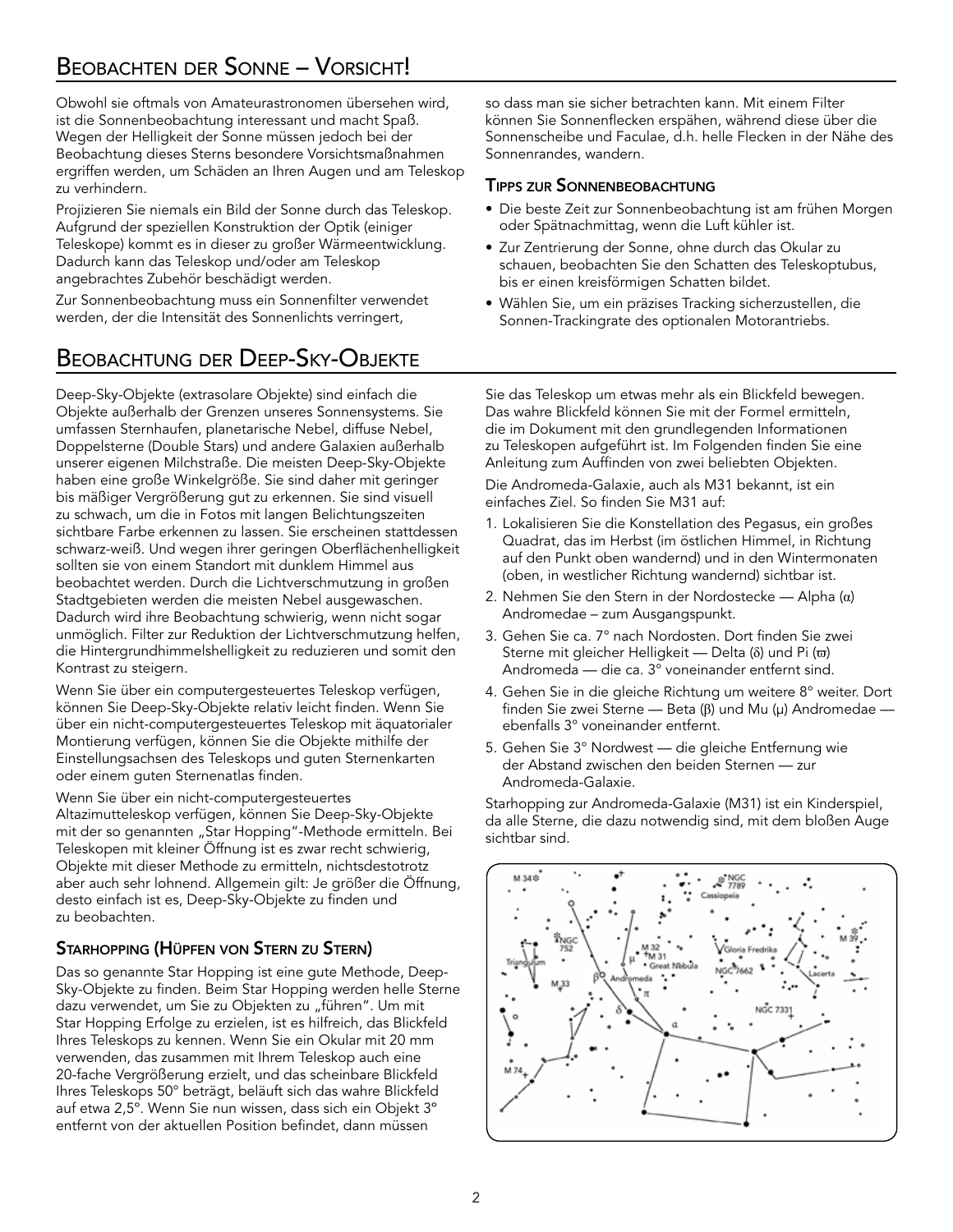Es dauert eine Weile, bis man Starhopping beherrscht, und Objekte, die keine Sterne in ihrer Nähe haben, die mit bloßem Auge erkennbar sind, stellen eine Herausforderung dar. Ein solches Objekt ist M57, der berühmte Ringnebel. So finden Sie ihn:

- 1. Suchen Sie das Sternbild Lyra, ein kleines Parallelogramm, das in den Sommer- und Herbstmonaten sichtbar ist. Lyra ist einfach zu finden, weil es den hellen Stern Vega enthält.
- 2. Nehmen Sie den Stern Vega Alpha (α) Lyrae zum Ausgangspunkt und gehen Sie ein paar Grade Südost, um das Parallelogramm zu finden. Die vier Sterne, die diese geometrische Form bilden, weisen eine ähnliche Helligkeit auf, was sie leicht sichtbar macht.
- 3. Lokalisieren Sie die beiden südlichsten Sterne, die das Parallelogramm bilden — Beta (β) und Gamma (γ) Lyra.
- 4. Zeigen Sie auf den Punkt ungefähr in der Mitte dieser beiden Sterne.
- 5. Gehen Sie ca. ½° in Richtung Beta (β) Lyra auf der Verbindungslinie dieser beiden Sterne.
- 6. Wenn Sie durch das Teleskop schauen, müsste jetzt der Ringnebel in Ihrem Gesichtsfeld sein. Die Winkelgröße des Ringnebels ist recht klein und schwer erkennbar.
- 7. Da der Ringnebel ziemlich schwach ist, müssen Sie u.U. "Averted Vision" anwenden. "Averted Vision", das gezielte Danebenschauen, ist eine Beobachtungstechnik, wo man etwas neben das beobachtete Objekt schaut. Wenn Sie den Ringnebel beobachten, zentrieren Sie ihn in Ihrem Gesichtsfeld und schauen Sie dann zur Seite. Dadurch fällt Licht vom betrachteten Objekt auf die schwarz-weiß-empfindlichen Stäbchenzellen des Auges anstatt die farbempfindlichen Zapfenzellen des Auges. (Denken Sie, wie bereits erwähnt, auch daran, dass es bei schwachen Objekten wichtig ist, diese von einem dunklen Standort, nicht in der Nähe von Straßenbeleuchtungen und Stadtlichtern, aus zu beobachten. Das Auge braucht im Durchschnitt ca. 20 Minuten, um sich vollständig an die Dunkelheit zu gewöhnen. Verwenden Sie daher immer eine Taschenlampe mit Rotfilter, um Ihre an die Dunkelheit angepasste Nachtsicht zu behalten).

*Diese beiden Beispiele sollten Ihnen eine gute Vorstellung vom Starhopping zu Deep-Sky-Objekten geben. Wenn Sie diese Technik für andere Objekte anwenden wollen, referenzieren Sie einen Sternatlas und hüpfen Sie dann zum gewünschten Objekt mit Hilfe der Sterne, die mit bloßem Auge erkennbar sind.*

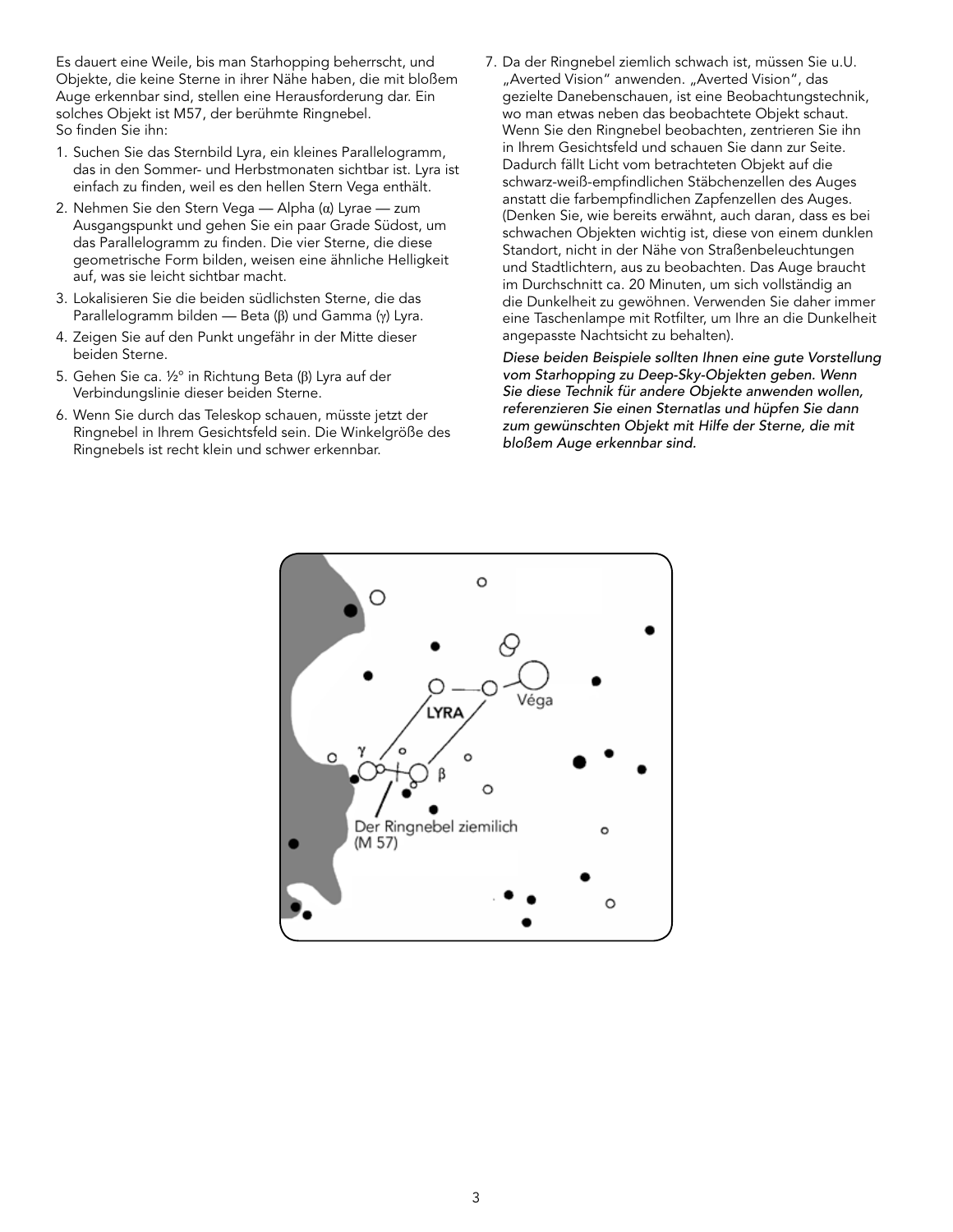### **BEOBACHTUNGSBEDINGUNGEN**

Die Beobachtungsbedingungen beeinflussen, was Sie in einer Beobachtungssession durch Ihr Teleskop erspähen können. Diese Bedingungen sind u.a. Transparenz, Himmelsbeleuchtung und Sicht. Ein Verständnis der Beobachtungsbedingungen und ihre Wirkung auf die Beobachtung hilft Ihnen, einen optimalen Nutzen aus Ihrem Teleskop zu ziehen.

#### **TRANSPARENZ**

Transparenz ist die Klarheit der Atmosphäre, die durch Wolken, Feuchtigkeit und andere Schwebeteilchen beeinträchtigt wird. Dicke Cumuluswolken sind völlig undurchsichtig, während Zirruswolken dünn sein und das Licht von den hellsten Sternen durchlassen können. Ein trüber Himmel absorbiert mehr Licht als ein klarer Himmel. Dadurch sind schwächere Objekte schwerer erkennbar und der Kontrast von helleren Objekten wird verringert. Aerosole, die aus Vulkanausbrüchen in die obere Atmosphäre geschleudert werden, können sich ebenfalls auf die Transparenz auswirken. Ideale Bedingungen liegen vor, wenn der Nachthimmel pechschwarz ist.

#### **HIMMELSBELEUCHTUNG**

Die allgemeine Erhellung des Himmels durch den Mond, Polarlicht, das natürliche Luftleuchten und Lichtverschmutzung haben eine große Auswirkung auf die Transparenz. Obwohl dies kein Problem bei helleren Sternen und Planeten ist, reduziert ein heller Himmel den Kontrast von längeren Nebeln, wodurch sie nur schwer oder gar nicht zu sehen sind. Beschränken Sie Ihre Deep-Sky-Beobachtungen auf mondlose Nächte in weiter Entfernung des lichtverschmutzten Himmels im Umfeld von

großen Städten, um optimale Bobachtungsbedingungen zu schaffen. LPR-Filter verbessern die Deep-Sky-Beobachtung aus Bereichen mit Lichtverschmutzung, weil sie unerwünschtes Licht abblocken und nur Licht von bestimmten Deep-Sky-Objekten durchlassen. Planeten und Sterne können jedoch von lichtverschmutzten Regionen aus oder wenn der Mond scheint beobachtet werden.

#### **SICHT**

Die Sichtbedingungen beziehen sich auf die Stabilität der Atmosphäre. Sie haben eine direkte Auswirkung auf die feinen Details, die man in entfernteren Objekten sehen kann. Die Luft in unserer Atmosphäre wirkt wie eine Linse, die hereinkommende Lichtstrahlen beugt und verzerrt. Der Umfang der Beugung hängt von der Luftdichte ab. Verschiedene Temperaturschichten haben verschiedene Dichten und beugen daher das Licht anders. Die Lichtstrahlen vom gleichen Objekt kommen leicht verlagert an und führen so zu einem unvollkommenen oder verschmierten Bild.

Diese atmosphärischen Störungen sind von Zeit zu Zeit und Ort zu Ort verschieden. Die Größe der Luftpakete im Vergleich zu Ihrer Blendenöffnung bestimmt die Qualität der "Sicht". Unter guten Sichtbedingungen sind feine Details auf den helleren Planeten, wie z.B. Jupiter und Mars, sichtbar und die Sterne sind als haargenaue Bilder zu sehen.

Unter schlechten Sichtbedingungen sind die Bilder unscharf und die Sterne erscheinen als Klumpen.

Die hier beschriebenen Bedingungen gelten für visuelle und fotografische Beobachtungen.



Die Sichtbedingungen wirken sich direkt auf die Bildqualität aus. Diese Abbildungen stellen eine Punktquelle (d.h. Stern) unter schlechten Sichtbedingungen (links) bis ausgezeichneten Sichtbedingungen (rechts) dar. Meistens produzieren Sichtbedingungen Bilder, die irgendwo zwischen diesen Extremen liegen.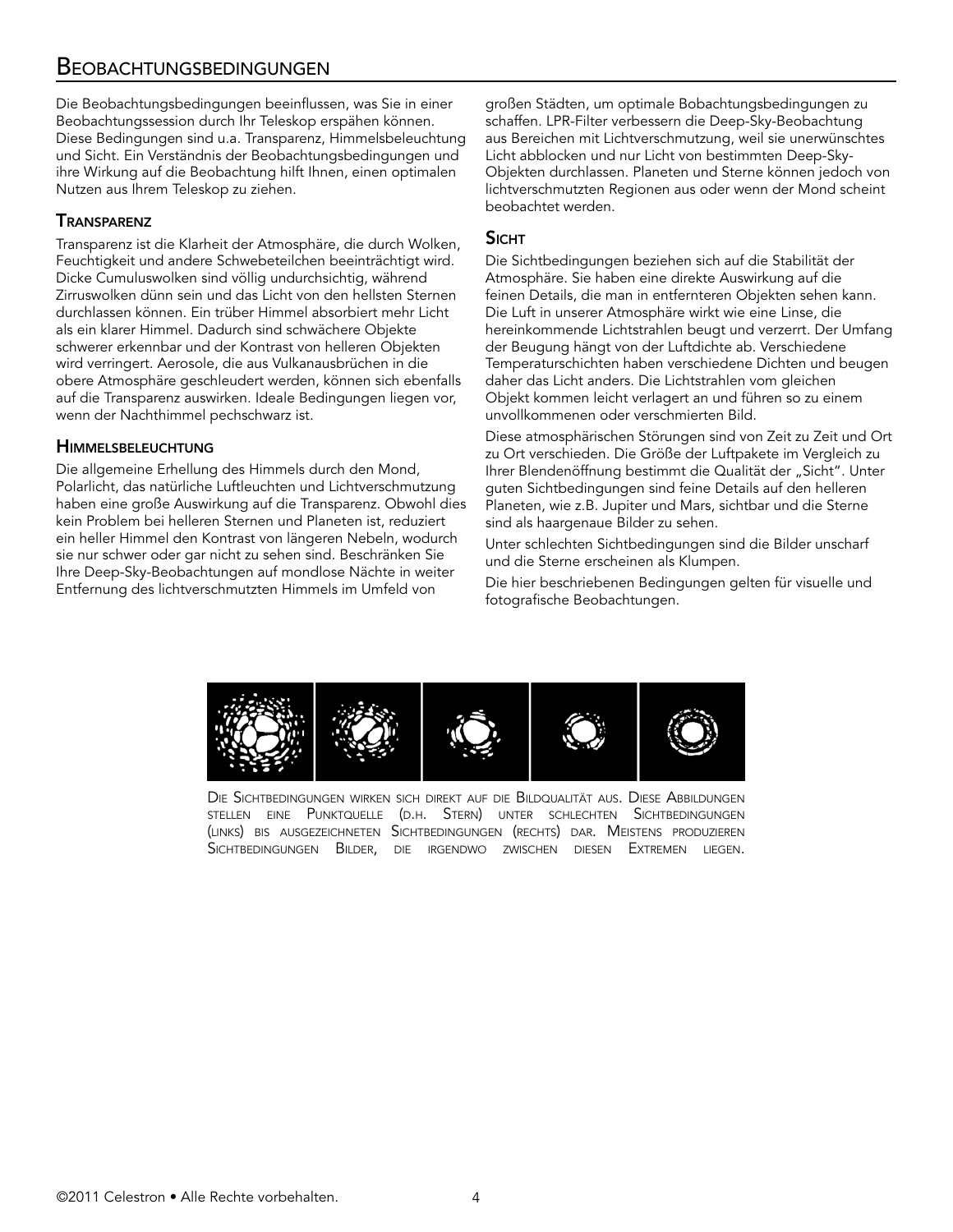

# Osservazioni celesti

#### ITALIANO

Che cosa si può vedere con il telescopio? Questa sezione offre suggerimenti per l'osservazione sia del sistema solare sia degli oggetti del cielo profondo, oltre a delineare generali condizioni di osservazione che avranno un impatto sui risultati delle osservazioni.

Quanto maggiore è il telescopio, più è facile da individuare e osservare gli oggetti. Molti astrofili usano la frase "non vi è alcun sostituto per apertura", che è vero, ma molti nuovi arrivati e soprattutto i giovani iniziano con telescopi con piccole aperture, e come i loro livelli di interesse crescono, così può loro esigenze di apertura.

## Osservazione della Luna

È spesso una grande tentazione osservare la Luna quando è piena. In questa fase lunare, la faccia che vediamo è completamente illuminata, e la sua luce può essere eccessiva. Inoltre, si può vedere un contrasto minimo o addirittura nullo.

Uno dei momenti migliori per osservare la Luna è durante le sue fasi parziali (quando si trova in prossimità del suo primo o del suo terzo quarto). Lunghe ombre rivelano una quantità eccezionale di dettagli sulla superficie lunare. Ad una bassa potenza, si potrà vedere in una sola volta la maggior parte del disco lunare. Si può passare ad oculari opzionali per ottenere una potenza (ingrandimento) maggiore in modo da focalizzare un'area più piccola.

#### Suggerimenti per l'osservazione lunare

Per aumentare il contrasto e far risaltare i dettagli sulla superficie lunare, usare i filtri opzionali. Un filtro giallo funziona bene per migliorare il contrasto, mentre un filtro polarizzatore o

### Osservazione dei pianeti

Tra gli altri affascinanti oggetti da ammirare, vi sono i cinque pianeti visibili a occhio nudo (tenere presente che maggiore è l'apertura del telescopio, maggiore è la possibilità di vedere i dettagli dei pianeti). È possibile osservare Venere che attraversa le sue fasi, simili a quelle lunari. Marte può rivelare una miriade di dettagli della superficie e una delle sue calotte polari, se non entrambe. Sarà possibile vedere le cinture di nubi di Giove e la grande Macchia rossa (se è visibile durante l'osservazione). Inoltre, si potranno anche vedere le lune di Giove orbitare attorno al pianeta gigante. Saturno, con i suoi bellissimi anelli, è facilmente visibile a una potenza moderata.

Un planisfero o le carte celesti per l'ora e la data attuali consentono di individuare i pianeti visibili e la loro posizione.

#### Suggerimenti per l'osservazione dei pianeti

• Tenere presente che le condizioni atmosferiche sono di solito il fattore che limita la quantità di dettagli visibili sui pianeti. Si consiglia quindi di evitare di osservare i pianeti quando si trovano bassi sull'orizzonte o quando si trovano direttamente al di sopra di una superficie che irradia calore, come il tetto di

a densità neutra riduce il riflesso e la luminosità generali della superficie.

un palazzo o un camino. Consultare la sezione "*Condizioni di osservazione*" più avanti in questo capitolo.

• Per aumentare il contrasto e far risaltare i dettagli sulla superficie dei pianeti, cercare di usare i filtri per oculare Celestron.

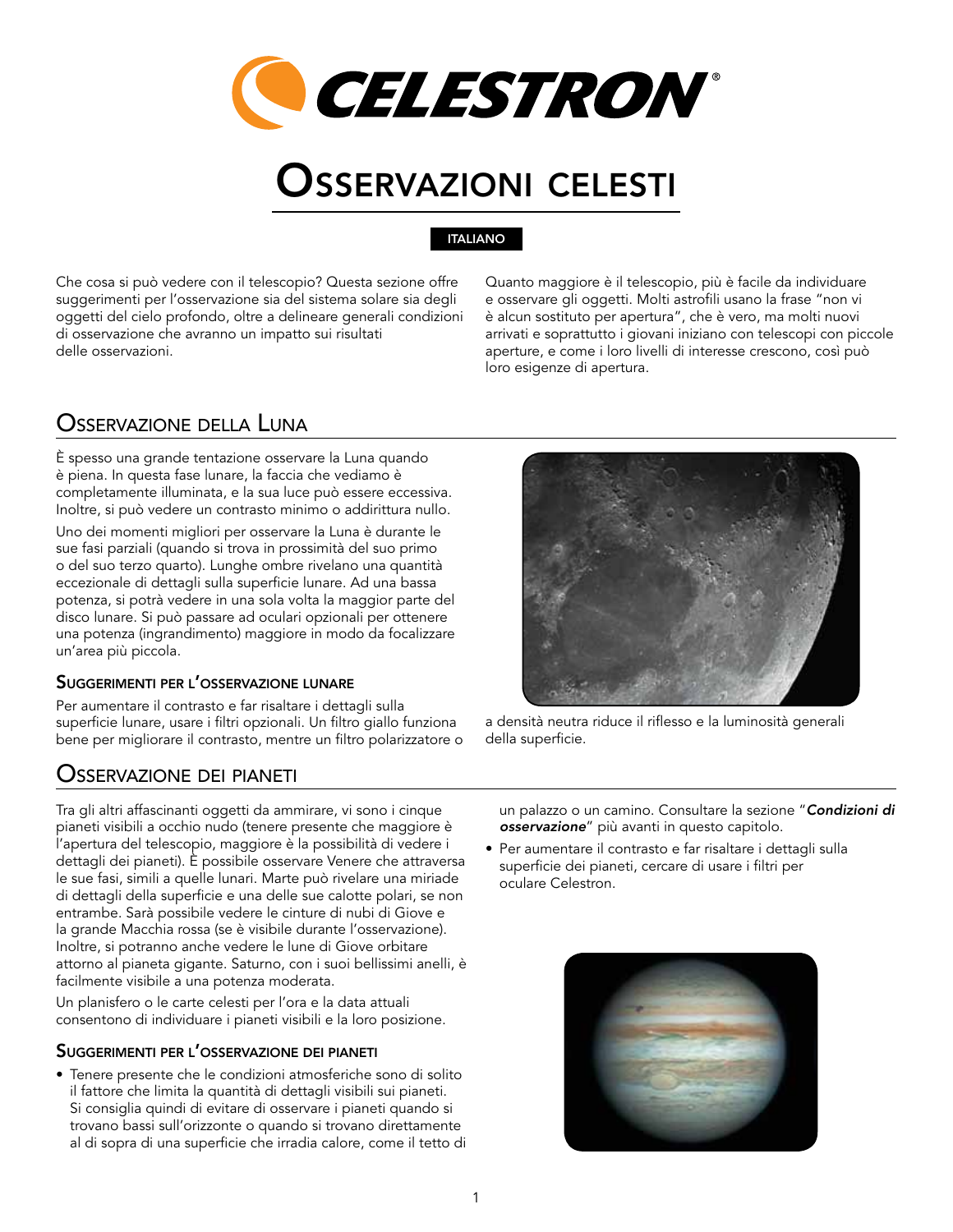Sebbene venga sottovalutata da molti astronomi dilettanti, l'osservazione del sole è divertente e gratificante. Tuttavia, poiché il sole è così luminoso, vanno prese speciali precauzioni quando si osserva questa nostra stella, per non danneggiare gli occhi né il telescopio.

Non proiettare mai un'immagine del Sole attraverso il telescopio. A causa della struttura ottica piegata (su alcuni telescopi), all'interno del tubo ottico potrebbe accumularsi un calore molto elevato, che potrebbe causare danni al telescopio e/o a qualsiasi accessorio ad esso collegato.

Per osservare il sole in modo sicuro, usare un filtro solare che riduce l'intensità della sua luce. Con un filtro, si possono vedere

### Osservazione di oggetti del cielo profondo

Gli oggetti del cielo profondo sono semplicemente quegli oggetti che si trovano oltre i confini del nostro sistema solare. Includono ammassi di stelle, nebulose planetarie, nebulose diffuse, stelle doppie e altre galassie al di fuori della nostra Via Lattea. La maggior parte degli oggetti del cielo profondo hanno una grande dimensione angolare. Di conseguenza, per poterli vedere occorre solo una potenza da bassa a moderata. Visivamente, sono troppo fievoli per rivelare qualsiasi colore visibile nelle fotografie a lunga esposizione. Appaiono invece in bianco e nero. E, a causa della bassa luminosità della loro superficie, vanno osservati da una località in cui il cielo è molto scuro. L'inquinamento luminoso attorno alle grandi aree urbane offusca la maggior parte delle nebulose rendendole difficili, se non impossibili, da osservare. Filtri di riduzione dell'inquinamento luminoso consentono di ridurre la luminosità di fondo del cielo aumentando così il contrasto.

Se si utilizza un telescopio controllato da computer, è relativamente facile scoprire gli oggetti del cielo profondo. Se si dispone di un telescopio non computerizzato con montatura equatoriale, i cerchi di impostazione del telescopio consentono di trovare oggetti con carte celesti o atlante di buona qualità.

Se si utilizza un telescopio azimutale non computerizzato, vi è un modo per individuare gli oggetti del cielo profondo, chiamato "star hopping". Se si impiegano telescopi con apertura ridotta, sarà molto difficile (anche se gratificante) trovare oggetti impiegando questo metodo. In generale, più grande è l'apertura, più facile è trovare e vedere oggetti del cielo profondo.

#### Star Hopping (Saltare da una stella all'altra)

Un modo efficace per individuare gli oggetti del cielo profondo è lo star hopping, che utilizza le stelle luminose per "guidare" l'osservatore verso l'oggetto. Per ottenere buoni risultati con lo star hopping, è utile conoscere il campo visivo del telescopio. Se si utilizza un oculare da 20 mm con un ingrandimento del telescopio di 20x e se il campo visivo apparente dell'oculare è di 50°, il vero campo visivo angolare è di circa 2,5º. Se un oggetto è 3º lontano dalla posizione corrente dell'osservatore, è necessario spostarsi poco più di un campo visivo. È possibile conoscere il vero campo visivo angolare utilizzando la formula elencata nel documento Informazioni di base sul telescopio.

le macchie solari mentre si spostano attraverso il disco solare, e le facole, che sono zone luminose visibili presso i margini del sole.

#### Tipps zur Sonnenbeobachtung

- I momenti migliori per osservare il sole sono la mattina presto o il tardo pomeriggio, quando l'aria è più fresca.
- Per centrare il sole senza guardare nell'oculare, osservare l'ombra del tubo del telescopio fino a quando non forma un'ombra circolare.
- Per assicurare un inseguimento accurato, selezionare la velocità di inseguimento solare sull'azionamento a motore opzionale.

Di seguito sono riportate le indicazioni per l'individuazione di due famosi oggetti.

La galassia Andromeda, nota anche come M31, è un bersaglio facile. Per trovare la M31, effettuare le seguenti operazioni:

- 1. Individuare la costellazione di Pegaso, un grande quadrato visibile in autunno (nel cielo orientale, spostandosi verso il punto sopra di sé) e nei mesi invernali (sopra di sé, spostandosi verso ovest).
- 2. Iniziare dalla stella nell'angolo nord-orientale Alfa (α) Andromedae.
- 3. Spostarsi verso nord-est di circa 7°. Qui si trovano due stelle di pari lucentezza — Delta (δ) e Pi (π) Andromeda — a circa 3° di distanza l'una dall'altra.
- 4. Continuare nella stessa direzione di altri 8°. Qui si trovano due stelle — Beta (β) e Mu (μ) Andromedae — anch'esse ad una distanza l'una dall'altra di circa 3°.
- 5. Spostarsi di 3° verso nord-est la stessa distanza presente fra le due stelle — fino ad arrivare alla galassia di Andromeda.

Lo "star hopping" fino alla galassia di Andromeda (M31) è semplicissimo, perché tutte le stelle necessarie per farlo sono visibili ad occhio nudo.

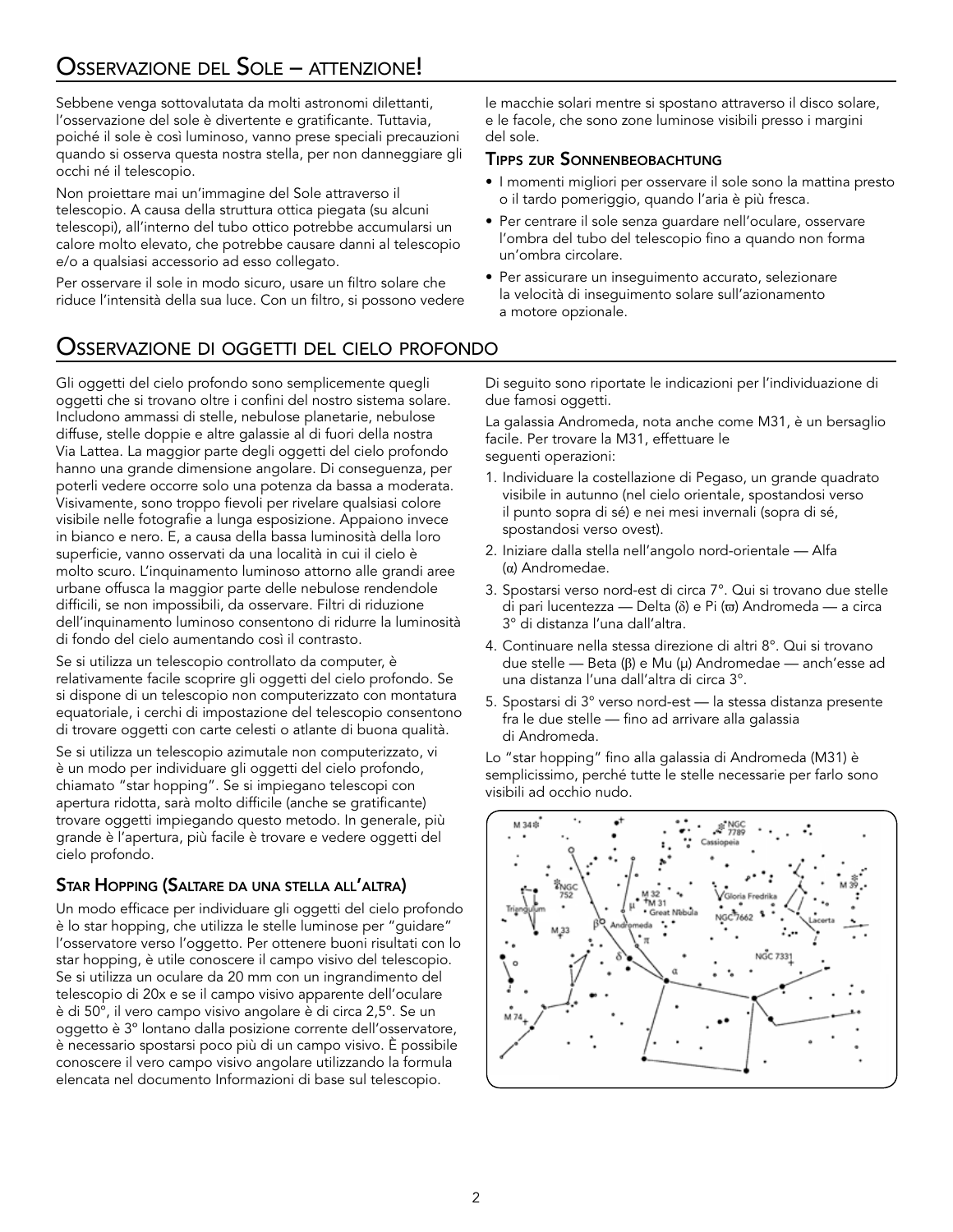Si richiederà un po' di esercizio per acquistare familiarità con il metodo dello "star hopping", e gli oggetti che non hanno nelle loro vicinanze delle stelle visibili ad occhio nudo saranno difficili da trovare. Uno di questi oggetti è denominato M57, la famosa "Ring Nebula" (nebulosa anello). Ecco come trovarla.

- 1. Individuare la costellazione della Lira, un piccolo parallelogramma visibile in estate e nei mesi autunnali. La Lira è facile da individuare perché contiene la stella luminosa Vega.
- 2. Iniziare dalla stella Vega Alfa (α) Lyrae e spostarsi di alcuni gradi verso sud-est per trovare il parallelogramma. Le quattro stelle che compongono questa forma geometrica sono tutte di luminosità simile, e questo le rende facili da individuare.
- 3. Individuare, fra le stelle che compongono il parallelogramma, quelle più a sud: Beta (β) e Gamma (γ) Lyrae.
- 4. Puntare su un punto a circa metà strada fra queste due stelle.
- 5. Spostarsi di circa ½° verso Beta (β) Lira, restando su una traiettoria lineare che collega le due stelle.
- 6. Guardare attraverso il telescopio: la Ring Nebula dovrebbe trovarsi nel proprio campo visivo. Le dimensioni angolari della Ring Nebula sono piuttosto piccole e difficili da vedere.
- 7. Poiché la Ring Nebula è piuttosto tenue, potrebbe essere necessario l'uso della "visione distolta" per vederla. Quella della "visione distolta" è una tecnica che consiste nel guardare in un punto vicino all'oggetto che si sta osservando. Così, se si sta osservando la Ring Nebula, occorre centrarla nel proprio campo visivo e poi guardare leggermente di lato. Così facendo la luce proveniente dall'oggetto visualizzato cade sui bastoncelli sensibili al bianco e nero degli occhi, invece che sui coni sensibili al colore. (Si ricordi che quando si osservano oggetti tenui è importante cercare di compiere l'osservazione da un luogo buio, lontano dalle luci della strada e della città. L'occhio medio richiede circa 20 minuti per adattarsi completamente all'oscurità. Quindi occorre usare sempre una torcia con filtro rosso per preservare la visione notturna adattata all'oscurità).

*Questi due esempi dovrebbero dare un'idea di come "saltare da una stella all'altra" per raggiungere gli oggetti del cielo profondo. Per usare questo metodo con altri oggetti, consultare un atlante stellare e poi "saltare" fino all'oggetto scelto usando le stelle visibili ad occhio nudo.*